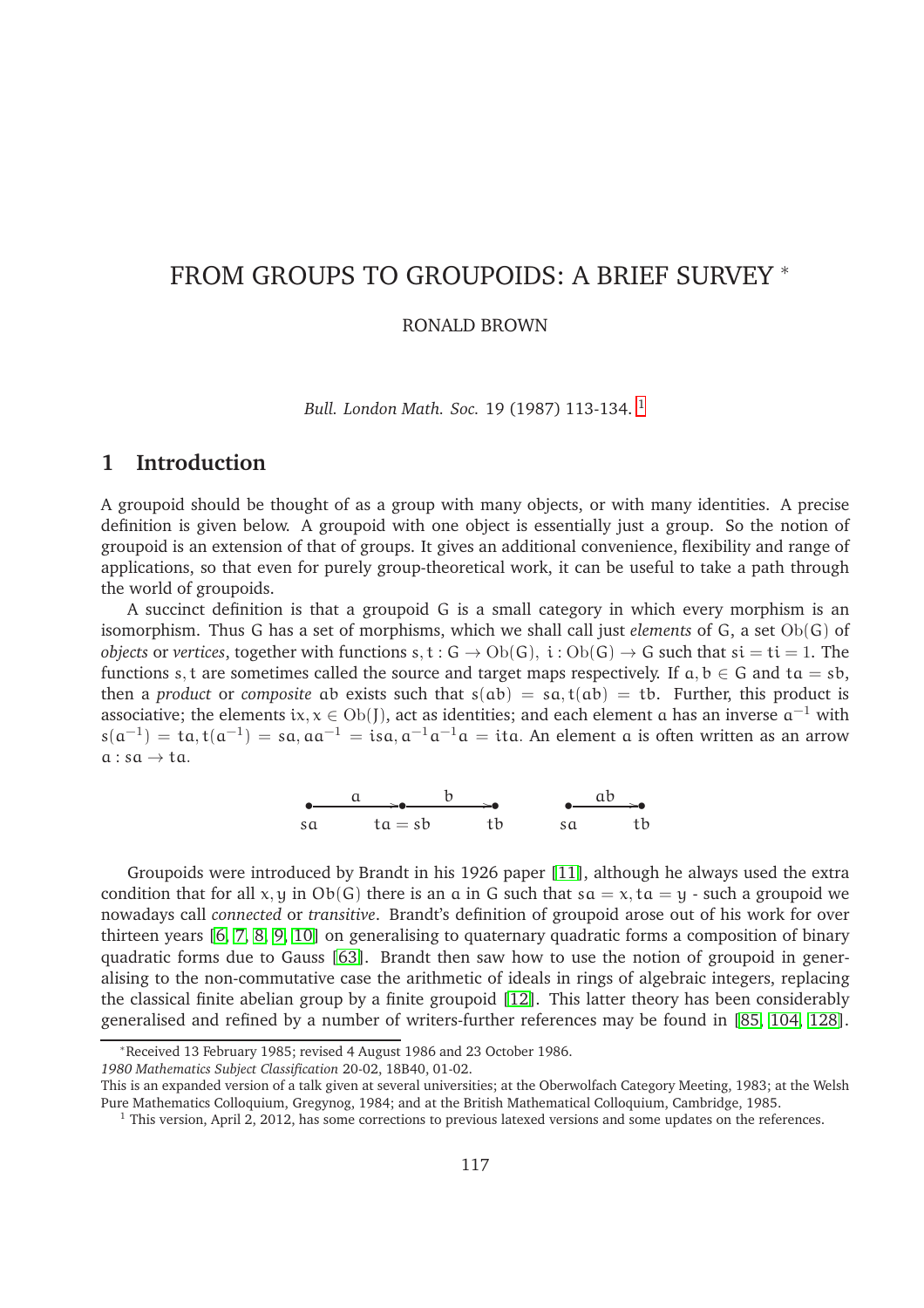For a recent discussion of the quadratic form problem, see [\[81,](#page-22-1) [91,](#page-22-2) [92\]](#page-22-3). At about the same time as Brandt's work, Loewy [\[98\]](#page-23-1) introduced similar 'compound groups' to describe isomorphisms between conjugate field extensions. His ideas were developed by Baer in [\[4\]](#page-17-0). The most recent account of the use of groupoids in classical Galois theory seems to be that by Michler in [\[105\]](#page-23-2). We say more later on the use of groupoids in the Galois theory of rings.

The topic of groupoids continued to be known through further work on the ideal theory of noncommutative rings, and the notion of order, particularly by K. Asano (compare [\[85\]](#page-22-0)). I have heard it remarked that Brandt's axioms for groupoids influenced<sup>[2](#page-1-0)</sup> Eilenberg and Mac Lane in their definition of a category [\[55\]](#page-21-1). As categories became generally accepted in the 1950s, interest in groupoids broadened, since the invertible elements of a small category form a groupoid. The use of groupoids was expanded greatly by Ehresmann from 1950 in various main areas, for example: in fibre bundle theory, with his groupoid  $EE^{-1}$  associated to a principal bundle E (this groupoid is also formulated below as G(E)); in differential geometry, with the use of the groupoid EE−<sup>1</sup> for studying higher order connections; in foliation theory, with the groupoid of germs of a pseudo-group; in differential topology, with groupoids of jets; and in his use of groupoids of operators for discussing species of structures and of local structures. For an assessment of the contributions of these ideas to mathematics, the reader should turn to Ehresmann's *Oeuvres complètes et commentèes* [\[54\]](#page-20-0) and the commentaries and comments there. Groupoid techniques in foliation theory were developed by Haefliger [\[70\]](#page-21-2), and then many others - see the survey [\[96\]](#page-23-3), the bibliography [\[66\]](#page-21-3). This and other uses of topological groupoids are noted in the bibliographies to [\[21,](#page-18-7) [22\]](#page-19-0). Abstract groupoids were applied by Dedecker in a series of papers on non-abelian cohomology (see [\[47\]](#page-20-1)).

The situation now is that groupoids have been used in a wide variety of areas of mathematics, from ergodic theory and functional analysis to homotopy theory, algebraic geometry, differential geometry, differential topology and group theory. However, this wide and considerable use is not so well-known, even to those using groupoids in their own speciality, and this has perhaps made it easier to form a dismissive attitude. It seems timely therefore to attempt some overall survey.

A complete account of the use of groupoids is out of the question, because the ramifications are so wide. This brief survey is written as something of a personal account, and reflects my own interests. But it does give an opportunity for various threads of uses of groupoids to be drawn together, so that they may be followed to entry points in the literature. I hope that this will give a starting point for readers to perceive and assess past and current uses of groupoids, and so help them to judge the potentiality of new applications.

## **2 Examples**

There is always room for argument about whether and how to generalise an algebraic structure, while maintaining both the force of the original motivating examples and the character of the theory. For example, the theories of monoids or of semigroups are dissimilar in many ways to that of groups. We would want to justify the argument that the theory of groupoids does not differ widely in spirit and aims from the theory of groups.

<span id="page-1-0"></span> $^{2}$ I asked Eilenberg about this and he denied it, saying that if they had thought of it, they would have used it as an example. Yet groupoids were well known in Chicago at the time.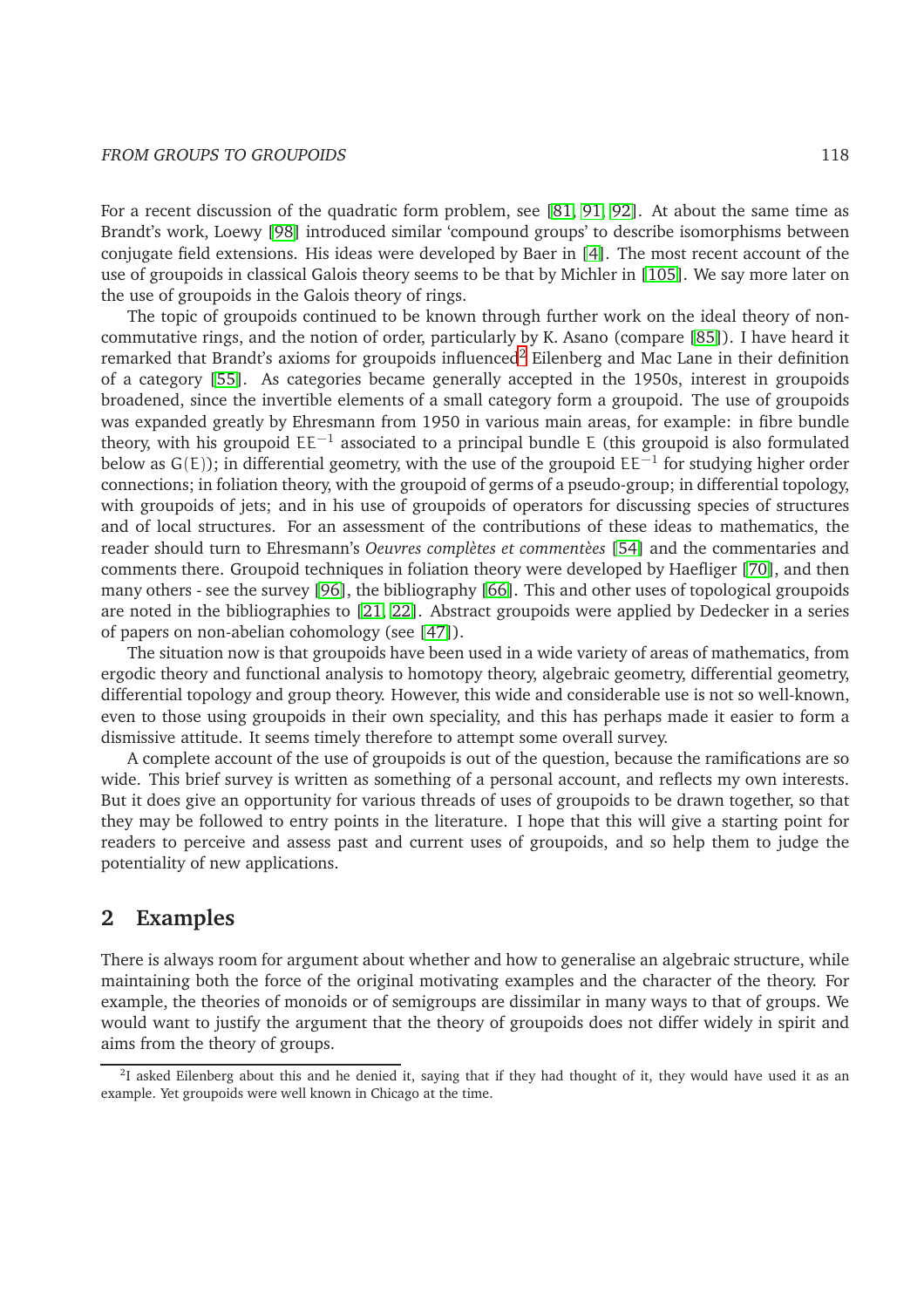In the theory of groups, two motivating examples are *symmetry groups*, that is, groups of automorphisms, and groups derived from paths in a space, that is, the Poincar´e or *fundamental groups*. We find that these examples generalise to give *'symmetry groupoids'* and *fundamental groupoids*. In the latter case, it has been known for at least 40 years that the fundamental groupoid is convenient for handling change of base point for the fundamental group. The recognition of the utility of groupoids for handling ideas of 'variable symmetry' (see Example 4 below) is more recent. Both types of groupoids give gains in flexibility over the corresponding groups, and without any consequent loss.

The following give some of the basic ways in which groupoids arise.

EXAMPLE 1. A disjoint union  $G = \coprod_{\lambda} G_{\lambda}$  of groups  $G_{\lambda}, \lambda \in \Lambda$ , is a groupoid: the product ab is defined if and only if a, b belong to the same  $G_{\lambda}$ , and ab is then just the product in the group  $G_{\lambda}$ . There is an identity  $l_\lambda$  for each  $\lambda \in \Lambda$ . The maps s, t coincide and map  $G_\lambda$  to lambda,  $\lambda \in \Lambda$ .

EXAMPLE 2. An equivalence relation R on X becomes a groupoid with s,  $t : R \to X$  the two projections, and product

$$
(x,y)(y,z)=(x,z).
$$

whenever  $(x, y)$ ,  $(y, z) \in R$ . There is an identity, namely  $(x, x)$ , for each  $x \in X$ . (This example is due to Croisot [\[42\]](#page-20-2).) A special case of this groupoid is the *coarse groupoid*  $X \times X$ , which is obtained by taking  $R = X \times X$ . This apparently banal and foolish example is found to play a key role in the theory and applications. At the opposite extreme to the coarse groupoid  $X \times X$  is the *fine groupoid* on X; this can be considered as the diagonal equivalence relation on  $X$ , or alternatively as the groupoid  $X$  consisting only of identities, namely the elements of X.

This consideration of an equivalence relation as a groupoid also suggests the utility of groupoids for studying quotienting constructions, particularly in cases where the quotient set  $X/R$  cannot carry the appropriate structure. For a discussion of this in the case of differential manifolds, see [\[58\]](#page-21-4).

EXAMPLE 3. Let the group G operate on the set X on the right. All of us find it convenient to picture such an operation by the diagram

$$
x \bullet \xrightarrow{\qquad g} x^g \qquad \qquad g \in G, x \in X.
$$

The arrow here is based at x and so is more accurately labelled  $(x, g)$ . This suggests defining a product

$$
(x,g)(x^g,h)=(x,gh);
$$

it is easily checked that this product gives a groupoid with object set X and s :  $(x, q) \mapsto x, t : (x, q) \mapsto x$ x <sup>g</sup>. There is no consistent terminology for this groupoid: I like the term *semi-direct product* groupoid, and so the notation  $X \times G$ , because this groupoid is a special case of the semi-direct product groupoid obtained from an action of a group, or more generally groupoid, on another groupoid [\[16\]](#page-18-8). A term suggested by Pradines is *actor* groupoid. Note that for this example, there is an identity  $(x, 1)$  for each  $x \in X$ . This construction is due to Ehresmann [\[52\]](#page-20-3).

Thus we find that a set  $X$ , a group G, and an action of G on  $X$ , can all be considered as examples of groupoids. This common viewpoint is found to be convenient in a variety of areas of mathematics.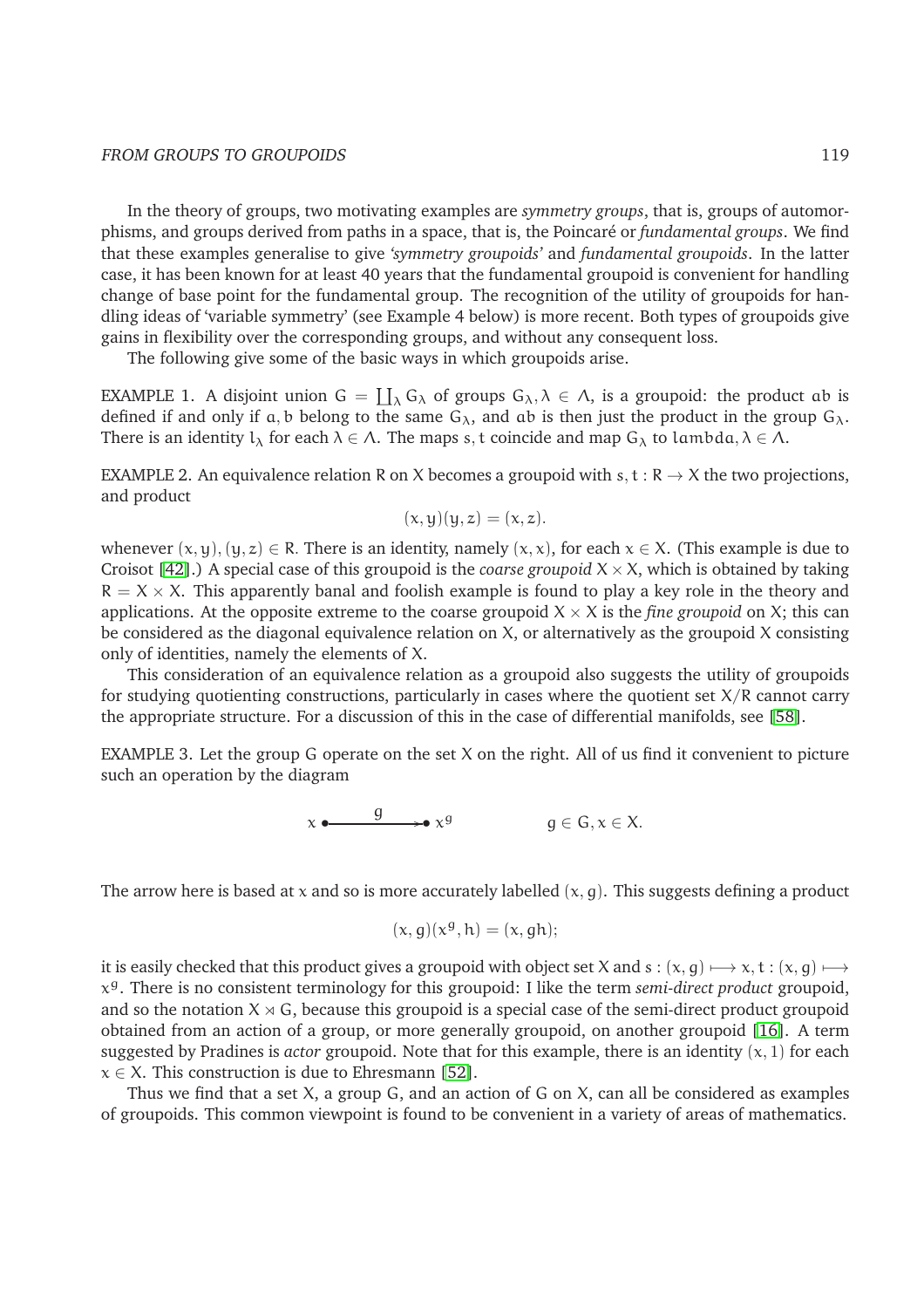EXAMPLE 4. Groups occur naturally as automorphism groups, or symmetry groups, of various structures; and this is a fundamental observation behind Klein's famous Erlangen Programme: *study a geometry by means of its group of automorphisms*. It has more recently been found fruitful to consider not just one geometry, or one structure, but indexed families  $E = \{E_x\}_{x \in B}$  of structures, often thought of as constituting a 'bundle' E over B, with projection  $p : E \to B$ , and with  $E_x = p^{-1}(x)$ . The 'symmetry' of such a gadget is appropriately expressed by the groupoid G(E), with object set B, and with elements consisting of all isomorphisms  $E_x \rightarrow E_y$  for all  $x, y \in B$ . For x in B, the group  $G(E_x)$  of automorphisms of  $E_x$  expresses the 'symmetry' of  $E_x$ . These 'varying symmetries' are encompassed in the groupoid G(E). An isomorphism  $E_x \to E_y$  allows one to define an isomorphism  $G(E_x) \to G(E_y)$ of groups, and so gives 'transport of symmetry'. Perhaps G(E) should be called a *symmetry groupoid*.

This idea is at the root of many applications of groupoids pioneered by Ehresmann in differential geometry [\[54\]](#page-20-0). If  $p : E \to B$  is a principal bundle with group H, then  $G(E)$  is to consist of the *admissible maps*  $E_x \rightarrow E_y, x, y \in B$ , that is, the homeomorphisms commuting with the action of the group H. If  $p : E \to B$  is locally trivial, then the trivialisations determine a topology on  $G(E)$ , or even, in the differentiable case, a differential structure. For references to the literature in this area, see [\[21,](#page-18-7) [22,](#page-19-0) [99\]](#page-23-4).

The use of groupoids for studying order-disorder structures in crystals [\[48,](#page-20-4) [59\]](#page-21-5) suggests further possibilities for the general analysis of 'variable symmetry' – see [\[60\]](#page-21-6) for a recent article.

Another application occurs in the theory of formal groups and is due to Landweber [\[95\]](#page-23-5). For any augmented, supplemented, commutative algebra A over a field k, the set of isomorphisms of formal groups over A forms a groupoid FGL(A). This defines a functor FGL from the category  $\text{Alg}_k$  of such algebras over k to the category of groupoids. It is important that this functor is representable:

$$
\mathsf{FGL}(A)\cong \mathbf{Alg}_k(P,A).
$$

The fact that FGL(A) is a groupoid gives the algebra P the structure of *Hopf algebroid*. The term is due to H. Miller, and the book [\[122\]](#page-24-1) gives a good account of the uses in stable homotopy theory, also developed by Morava [\[l08\]](#page-23-6). In fact a more descriptive term would be 'Hopfoid algebra' since it is the diagonal map  $A \to A \otimes A$  of the usual Hopf algebra which is generalised from a cogroup to a cogroupoid structure, [\[122,](#page-24-1) pp. 306-307]. Further, their term 'algebroid' has also been used by B. Mitchell since 1972 for an 'algebra with many objects'–for a recent paper see [\[106\]](#page-23-7).

A recent application of groupoids is in combinatorics by Joyal [\[86\]](#page-22-4) using species (French: *esp`eces*, German: *Gattungen*) of structure. The term is due to Bourbaki [\[5\]](#page-17-1); its aim is to give a general description of the kind of structures which occur in mathematics, so there are species of structure of order, of topology, of vector space, of complex analytic manifold of dimension n, and so on. In particular, if E is a set then there is a set  $M(E)$  of structures of a given species M on E. An important property of species of structures is *transportability* – if  $t : E \rightarrow F$  is a bijection of sets, then t induces a bijection  $M(E) \rightarrow M(F)$  of the structures of a given species. This idea is abstracted by Ehresmann [\[52\]](#page-20-3) using the notion of a category operating on a set. Joyal [\[86\]](#page-22-4) follows the spirit of Ehresmann's work, but in less generality, and defines a *species* to be simply an endofunctor M : B  $\rightarrow$  B, where B is the groupoid of finite sets and bijections between them. He defines two generating series for a species, and relates constructions on such generating series such as product, sum and substitution, to categorical constructions on species. The point is that in combinatorics one often wants to compute the number of structures of species M on the standard set  $[n] = \{1, \ldots, n\}$ . However, in carrying out an argument the standard set [n] may appear in a non-standard way, for example as  $X = \{x_1, \ldots, x_n\}$ .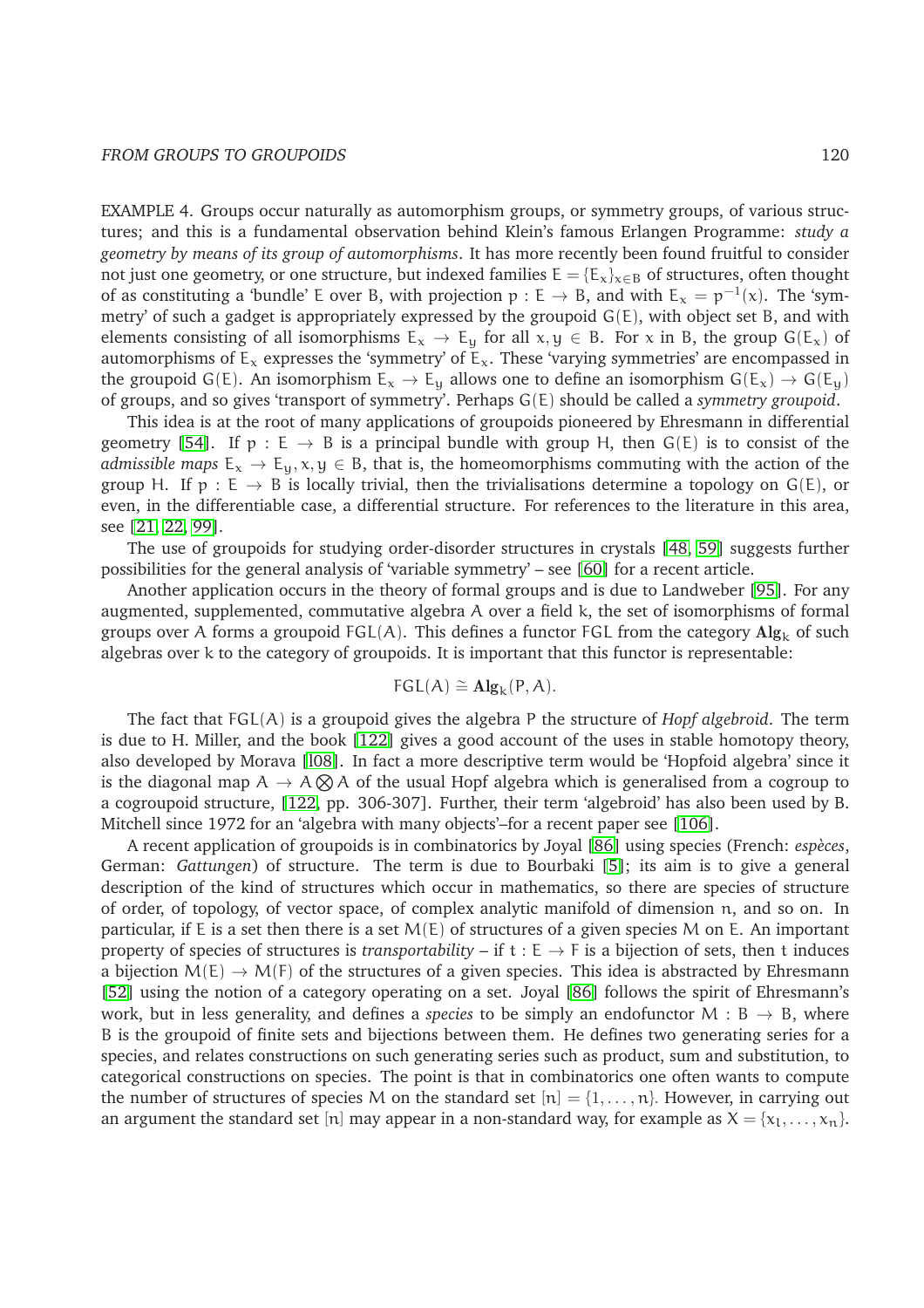#### FROM GROUPS TO GROUPOIDS **121**

A relation between  $M(X)$  and  $M([n])$  is determined by a non-canonical bijection  $X \longrightarrow [n]$ . The use of species enables one to keep track of all these non-standard forms of the standard set, together with their labellings. For further work, see also [\[l09\]](#page-23-8).

EXAMPLE 5. The fundamental, or Poincare, group  $\pi_1(X, x)$  of a space X with base point x is wellknown. However, there are several pressures to replace the base point  $x$  by a set A of base points in X, where A could be X itself, and so obtain the *fundamental groupoid* 1rl(X, A) on the set A. The identities of this groupoid correspond to the elements of A, and an 'arrow'  $x \rightarrow y$  is a homotopy class, relative to the end points, of paths  $(I, 0, 1) \rightarrow (X, x, y)$ , with product induced by the usual composition of paths:



# **3 Applications of the fundamental groupoid**

My own introduction to the use of groupoids came with this last example, in 1965. I was writing a topology text [\[14\]](#page-18-9), which was to include the Van Kampen Theorem on the fundamental group of a union of spaces. I wanted a version of this theorem which would imply the determination of the fundamental group of the circle, and was dissatisfied with the length and tedium of my then current exposition, using nonabelian cohomology. I came across the paper [\[76\]](#page-22-5) of P. J. Higgins which defined presentations and also free products with amalgamation of groupoids. This suggested inserting an exercise on expressing the fundamental groupoid  $\pi_1X = \pi_1(X,X)$  as a free product of the groupoids  $\pi_1U, \pi_1V$ , amalgamated over  $\pi_1W$ , when X is the union of open sets U, V with intersection W. It then seemed desirable to write out a solution to the exercise; to my surprise, the solution had the qualities of clarity and concision which I had hoped for, but had been unable to obtain, in my previous version!

The problem addressed by Van Kampen in 1933 [\[143\]](#page-25-0) would be expressed in modern form as follows. The space X is given to be the union of open sets U, V with intersection W: *determine the fundamental group*  $\pi_1(X, x)$  *in terms of information on* U, V, W *and the inclusions*  $W \to U$ ,  $W \to V$ . Notice that Van Kampen did not assume, as did Seifert in an earlier result for simplicial complexes, that  $U, V, W$  are connected; so a typical diagram for the situation could be: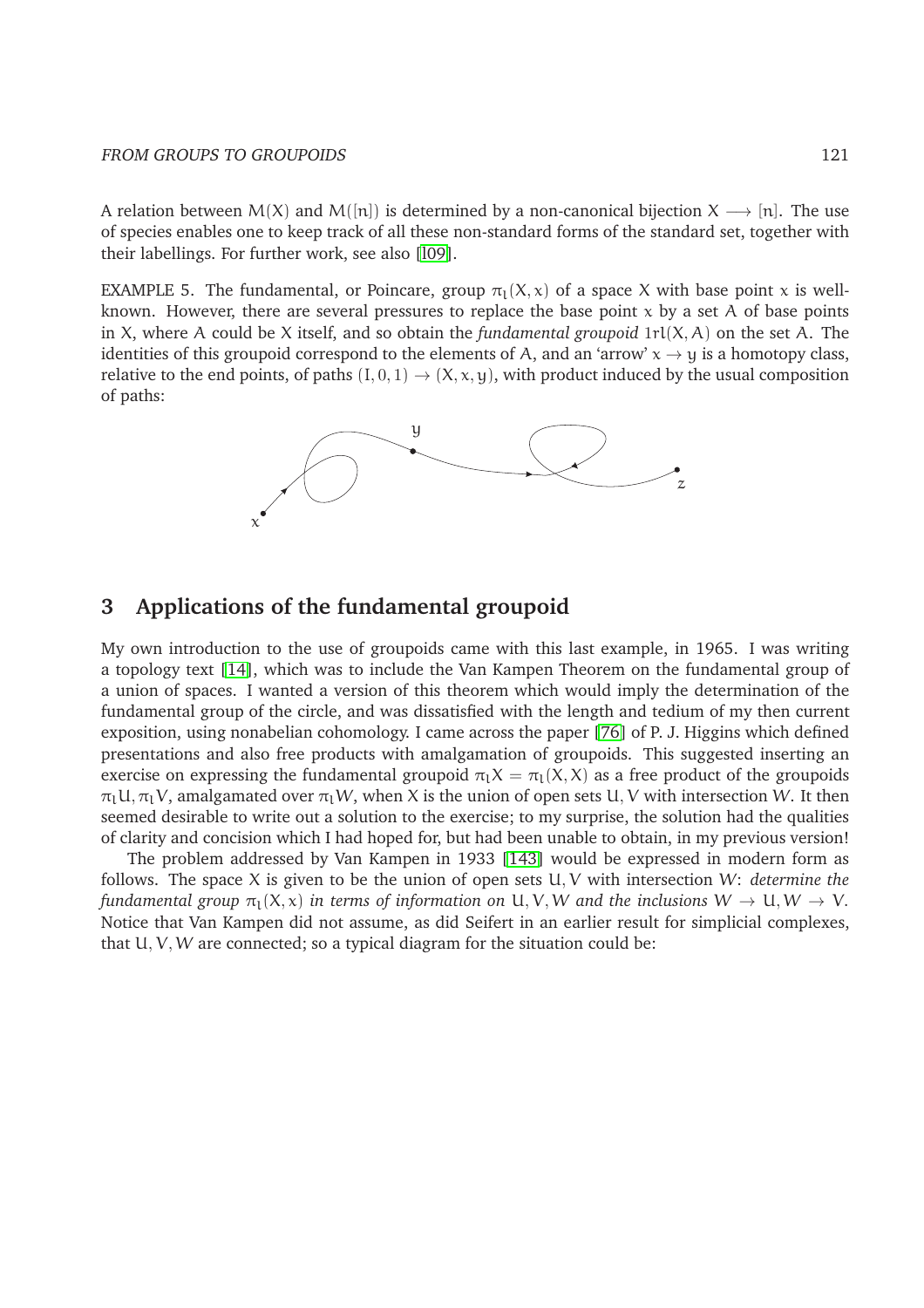

The difficulty is: where should we put the base point  $x$ ? It seems reasonable to take x in W, but in which of the many components of W should  $x$  lie? One way of coping with such a problem of decision is to avoid it altogether. So we choose a set A of base points, one point in each component of W, and attempt to compute the fundamental groupoid  $\pi_1(X, A)$ . This strategy of avoiding decision turns out to be optimal: *the groupoid*  $\pi_1(X, A)$  *is the free product of the groupoids*  $\pi_1(U, A)$  *and*  $\pi_1(V, A)$ *amalgamated over*  $\pi_1(W, A)$ . From this, one can in principle compute the group  $\pi_1(X, x)$ , by choosing trees in each component of  $\pi_1(U, A)$  and of  $\pi_1(V, A)$ . These choices lead to the particular formulae written down by Van Kampen (compare [\[14a,](#page-18-10) 8.4.1]). Also, the proof [\[14\]](#page-18-9) of the determination of  $\pi_1(X, A)$  is simpler than previous proofs of the 'Van Kampen Theorem' for U, V, W connected. So one obtains a simpler proof of a more powerful theorem; which can't be all bad. The most general formulation to date of this theorem on the fundamental groupoid is in [\[36\]](#page-19-1). Other texts which have followed this approach are [\[39,](#page-20-5) [78,](#page-22-6) [160\]](#page-26-0). Somewhat earlier, Crowell and Fox in [\[43,](#page-20-6) p. 153] took the view that

a few definitions like that of a group, or a topological space, have a fundamental importance for the whole of mathematics that can hardly be exaggerated. Others are more in the nature of convenient, and often highly specialised, labels which serve principally to pigeonhole ideas. As far as this book is concerned, the notions of category and groupoid belong in this latter class. It is an interesting curiosity that they provide a convenient systematisation of the ideas involved in developing the fundamental group.

It is this kind of viewpoint, emphasising the algebra we know rather than that which might evolve, which perhaps has led people to fail to see properly the advantages of an algebra which models the geometry more appropriately than the usual algebra of groups. However, the earliest use of the term 'fundamental groupoid' which I have been able to find is in Fox's paper [\[61\]](#page-21-7). The difficulty there can be in seeing that the groupoid approach provides not only a conceptual tool, but one which guides specific calculations, is shown in some remarks from A. Grothendieck's discursive venture towards a non-abelian cohomology theory, from which it is worth quoting at length ([\[68,](#page-21-8) p. 194-195]):

From Y. who looked through a lot of literature on the subject, it strikes me (agreeably of course) that nobody yet hit upon 'the' natural presentation of the Teichmiiller groupoids,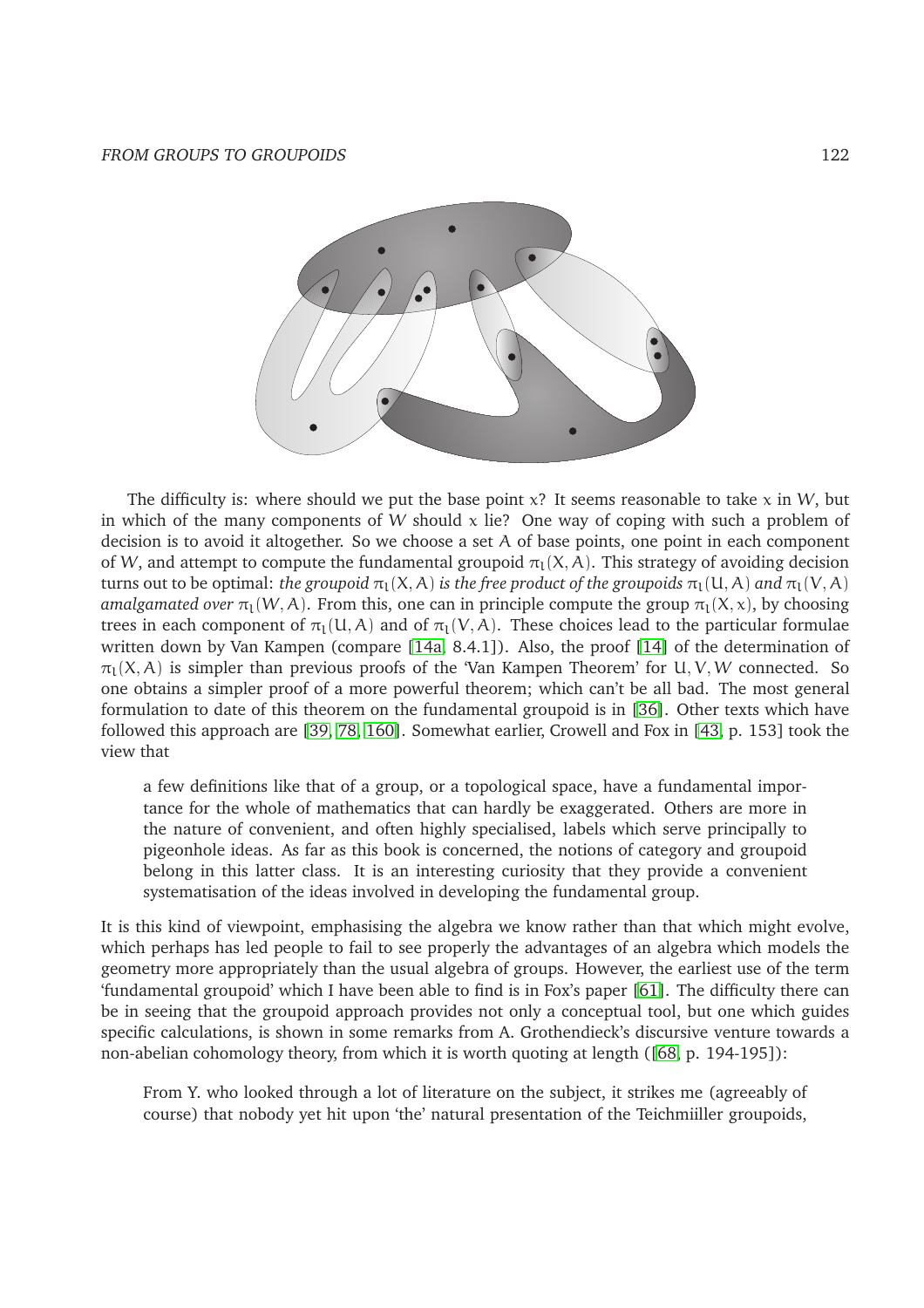which kind of imposes itself quite forcibly in the set-up I let myself be guided by. Technically speaking (and this will rejoice Ronnie Brown I'm sure!), I suspect one main reason why this is so, is that people are accustomed to work with fundamental groups and generators and relations for these and stick to it, even in contexts when this is wholly inadequate, namely when you get a clear description by generators and relations only when working simultaneously with a whole bunch of base-points chosen with care-or equivalently working in the algebraic context of *groupoids*, rather than groups. Choosing paths for connecting the basepoints natural to the situation to one among them, and reducing the groupoid to a single group, will then hopelessly destroy the structure and inner symmetries of the situation, and result in a mess of generators and relations no one dares to write down, because everyone feels they won't be of any use whatever, and just confuse the picture rather than clarify it. I have known such perplexity myself a long time ago, namely in Van Kampen type situations, whose only understandable formulation is in terms of (amalgamated sums of) groupoids. Still, standing habits of thought are very strong, and during the long march through Galois theory, two years ago, it took me weeks and months trying to formulate everything in terms of groups or 'exterior groups' (i.e. groups 'up to inner automorphism '), and finally learning the lesson and letting myself be convinced progressively, not to say reluctantly, that groupoids only would fit nicely. Another' technical point' of course is the basic fact (and the wealth of intuitions accompanying it) that the Teichmiiller groups are fundamental groups indeed,-a fact ignored it seems by most geometers, because the natural'spaces' they are fundamental groups of are not topological spaces, but the modular 'multiplicities'  $M_{a,v}$  – namely *topoi*! The 'points' of these 'spaces' are just the structures being investigated (namely algebraic curves of type  $(q, v)$ ), and the (finite) automorphism groups of these 'points' enter into the picture in a very crucial way. They can be adequately chosen as part of the system of basic generators for the Teichmiiller groupoid  $T_{a,v}$  The latter of course is essentially (up to suitable restriction of base-points) just the fundamental groupoid of  $M_{a,v}$ . It is through this interpretation of the Teichmiiller groups or groupoids that it became clear that the profinite Galois group  $Gal<sub>Q/O</sub>$  operates on the profinite completion of these and of their various variants, and this (it turns out) in a way respecting the manifold structures and relationships tying them tightly together.

Another use of the groupoid  $\pi_1(X, A)$  is due to P: J. Higgins and J. Taylor [\[80\]](#page-22-7). Let the discrete group G act on the space X. The problem is: *compute the fundamental group*  $\pi_1(X/G, *)$  *of the orbit space* X/G at some base point ∗. As an example, let X be the unit circle of complex numbers z with  $|z| = 1$ , let  $G = \mathbb{Z}_2$ , and let the action be reflection  $z \mapsto \overline{z}$ . Then the orbit space X/G is essentially a semicircle, so that  $\pi_1(X/G, 1) = 1$ . However,  $\pi_1(X, 1) = \mathbb{Z}$ , with action  $n \mapsto -n$ , so that the quotient of  $\mathbb Z$  by this action is  $\mathbb Z_2$ , and not 1. Why has this approach given the wrong answer?

Notice that in this example we chose as base point the complex number 1. But the geometry of the action makes no distinction between  $+1$  and  $-1$ , and these are the only fixed points. So we had better avoid a decision, and, using the induced action of  $\mathbb{Z}_2$ , consider the quotient not of the group  $\pi_1(X, 1)$ but of the groupoid  $\pi_1(X, \{\pm 1\})$ . This quotient groupoid does have trivial vertex groups, as required.

More generally, for 'reasonable' actions of a group G on a CW-complex X, we have an isomorphism

$$
\pi_1(X,A)/G\cong \pi_1(X/G,A/G),
$$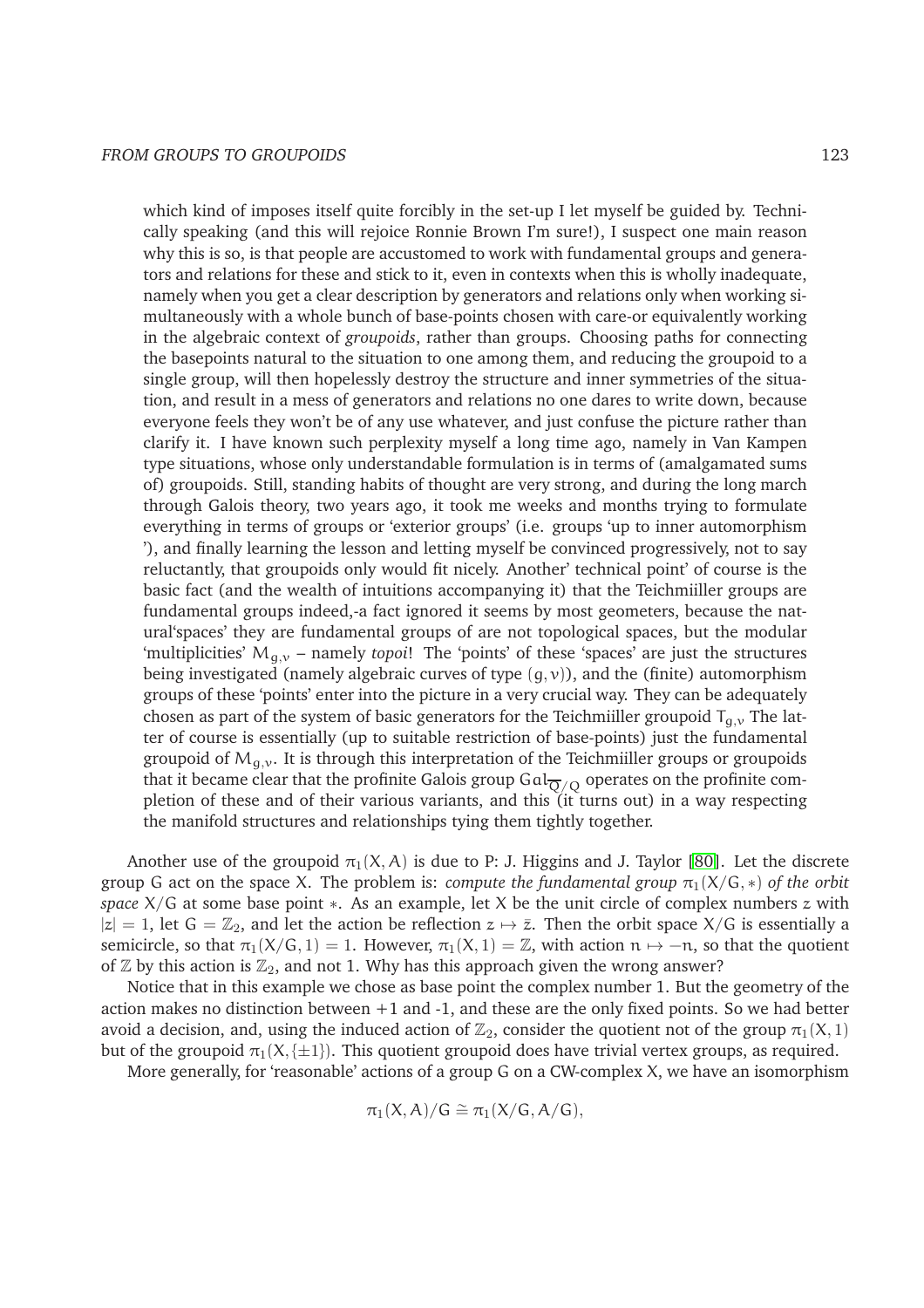provided that A is G-invariant, so that  $A/G$  is defined, and that A meets each component of the fixed point set of each element of G [\[80\]](#page-22-7).

The 'orbit groupoid'  $\pi_1(X, A)/G$  of the groupoid  $\pi_1(X, A)$  with the action of the group G is, of course, obtained from the groupoid  $\pi_1(X, A)$  by imposing the relations  $\alpha q = \alpha$  for all  $\alpha \in \pi_1(X, A)$ ,  $q \in$ G. This makes sense because presentations for groupoids can be defined in a similar manner to presentations of groups [\[76\]](#page-22-5). An explicit construction of this orbit groupoid is more complicated [\[80\]](#page-22-7)–it is<sup>[3](#page-7-0)</sup> a quotient groupoid of the semi-direct product  $\pi_1(X, A) \rtimes G$ .

Another application to group actions is for a proof of a theorem of Macbeath and Swan giving an exact sequence of the form

$$
1 \to N \to \pi_1(X,x) \to \Gamma \to G \to 1.
$$

Here G is a group acting on the space  $X$ , which is assumed to have a path-connected open set  $V$ containing x whose translates by G cover X(thus V is a *fundamental domain* for the action). The group Γ has generators [q] for  $q \in G$  such that  $V \cap qV \neq \emptyset$ , and relations [qh] = [q][h], whenever q, h ∈ G and  $V \cap qV \cap hqV \neq \emptyset$ . The papers [\[1,](#page-17-2) [123\]](#page-24-2) show that this theorem is related to a description of the fundamental groupoids of the nerve and of the classifying space of the cover  $\{qV : q \in G\}$  of X.

There is a subtle question of the description of an orbit space of a manifold under the action of a pseudo-group, and the definition of a suitable concept of' geometric' fundamental group, different from the generally uninteresting topological one. This is discussed by van Est in [\[58\]](#page-21-4). The role of the fundamental groupoid in this situation is emphasised in [\[58\]](#page-21-4) and [\[118\]](#page-24-3). The latter paper characterises the fundamental groupoid by a suitable universal property among the groupoids which are 'locally coarse', there called 'Galois groupoids'. Related work is in [\[144\]](#page-25-1).

## **4 The category of groupoids**

It is now time to say more about the formal, algebraic properties of groupoids.

A *homomorphism* of groupoids G, H is essentially a *functor*, that is, it consists of a pair of functions  $f: G \to H$ ,  $Ob(f): Ob(G) \to Ob(H)$ , preserving all the structure. So one obtains a category **Gpd** of groupoids and homomorphisms. If G is a groupoid, and  $x, y \in Ob(G)$ , then we write  $G(x, y)$  for the set of elements a in G with sa = x, ta = y, and we write  $G(x)$  for  $G(x, x)$ . The product on G restricts to a group structure on  $G(x)$ , and this group is called the *object group* or vertex group of G at x. The groupoid G is *transitive* or *connected* if  $G(x, y) \neq \emptyset$  for all x, y in Ob(G). In this case, the groups  $G(x)$ are all isomorphic, and indeed are conjugate, in the obvious sense, in G. In order to emphasise the topological analogy, some authors like to write  $\pi_1(G, x)$  for the vertex group  $G(x)$ .

The definition of *subgroupoid* presents no problem and we assume it is understood. A subgroupoid need not contain all objects and indeed may be empty. This contrasts with the usage for subgroups. The maximal, transitive subgroupoids of a groupoid G are called the components of G. The set of components of G is often written  $\pi_0$ G. Note that in the case of the groupoid  $X \times G$  of Example 3, the vertex groups are essentially the groups of stability of the action, and the components are essentially the orbits of the action.

The classification of groupoids up to isomorphism was early on found to be reducible to the classification of groups. First, any groupoid G is clearly the disjoint union of its components. Second, if

<span id="page-7-0"></span><sup>&</sup>lt;sup>3</sup>Full details of this may found in "Topology and groupoids", R. Brown, (2006).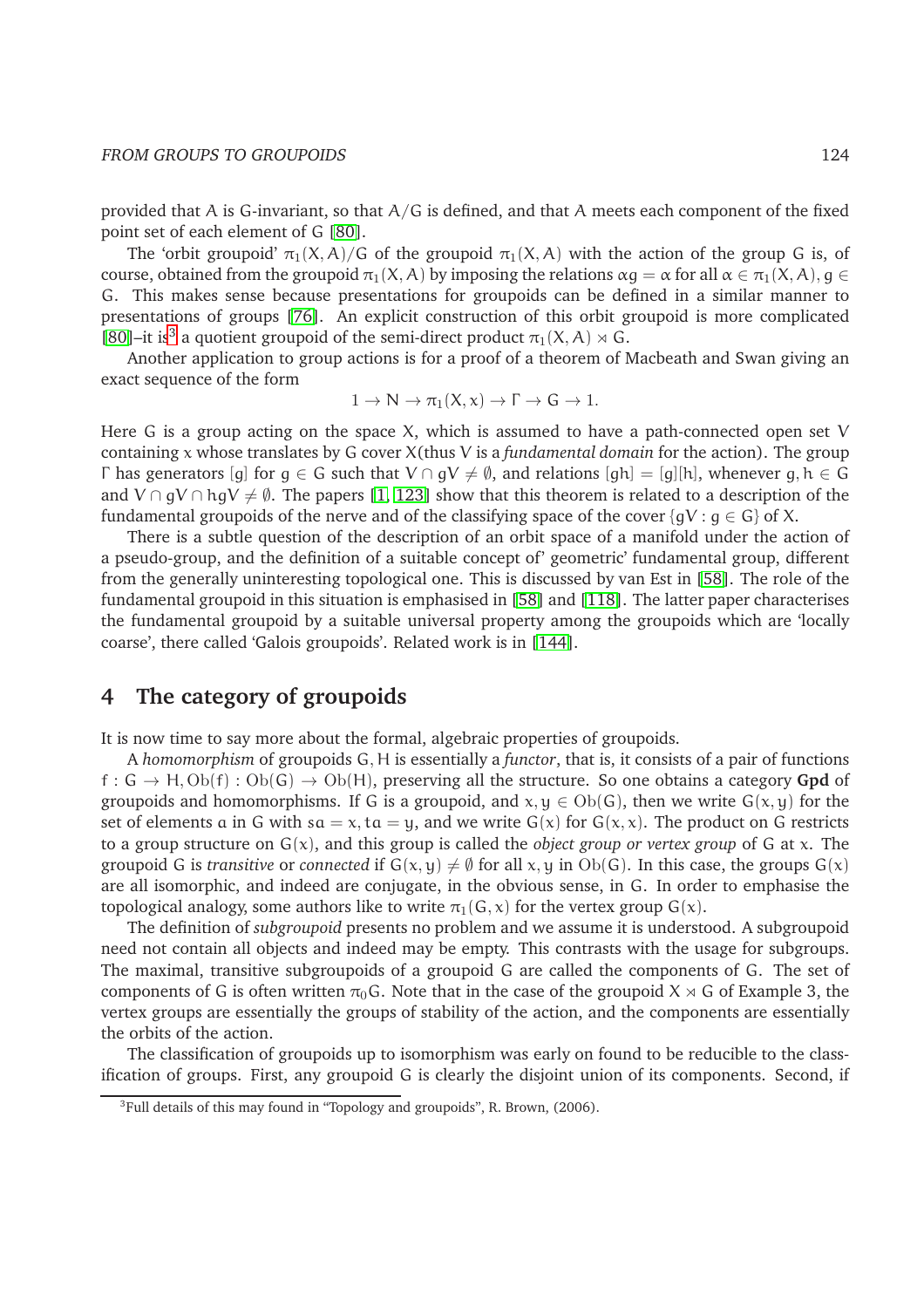G is transitive, and  $x \in Ob(G)$ , then there is a *non-canonical* isomorphism of G to the product of the group  $G(x)$  and the coarse groupoid on  $Ob(G)$ :

$$
G \cong G(x) \times (Ob(G) \times Ob(G)).
$$
 (\*)

Such an isomorphism is obtained by choosing elements  $T_y \in G(X, y)$  for all  $y \in Ob(G)$  and then sending

$$
\mathfrak{a} \mapsto (\tau_y\hspace{0.25mm}\texttt{a} \tau_z^{-1},(y,z)), y,z \in \mathrm{Ob}(\mathsf{G}), \mathfrak{a} \in \mathsf{G}(y,z).
$$

The isomorphism (\*) gives also a retraction  $G \to G(x)$ ; the existence of (\*) is a basic fact on groupoids.

The isomorphism (\*) should not lead mathematicians to draw the moral that 'groupoids reduce to groups'. Indeed, it can be pointed out that we have long passed the day when the classification of objects up to isomorphism could be considered the sole purpose of mathematics. For example, finite dimensional, real vector spaces V are classified up to isomorphism by the number  $n = dimV$ . This does not mean that the term' real vector space' can be conveniently excised from the mathematical literature! As one illustration of this, the classification of real vector spaces with p endomorphisms is interesting for  $p = 1$ , difficult for  $p = 2$ , and unsolved for  $p = 3$ . (I am grateful to A. Heller for this trenchant expression of view.)

In a similar manner to the use of vector spaces, one finds that it is in studying morphisms of groupoids, and the relationships between various groupoids, that the theory of groupoids obtains its power and flexibility. One of the features of groupoids is the variety of types of homomorphisms. For groups, we have basically monomorphisms, epimorphisms, isomorphisms. For groupoid homomorphisms we have similar terminology to that for functors, namely faithful, full, representative, and also a variety of other types such as quotient, universal, covering [\[78\]](#page-22-6), fibration, and discrete kernel [\[15\]](#page-18-11). See [\[45\]](#page-20-7) for a discussion of congruences in groupoids. It may disturb people to learn that the first isomorphism theorem fails for groupoids. But in fact these apparent difficulties and complications lead to a theory richer than that of groups, and with wider uses.

To determine the fundamental group  $\pi_1(X, x)$ ,  $x \in A$ , in the Van Kampen situation considered above, one has to use the isomorphism (\*) on each component of  $\pi_1(U, A)$ , and of  $\pi_1(V, A)$ , and analyse the effect of all the choices that have been 'made. This technique of making various appropriate choices of isomorphisms of the type of (\*) is a basic tool in P. J. Higgins's applications of groupoids to subgroup theorems in group theory [\[78\]](#page-22-6). (Similar methods were used earlier by Hasse [\[72\]](#page-21-9).) For example, in the proof that a subgroup of a free group G on X is free, the isomorphism (\*) is obtained from the choice of a maximal tree in a generating graph  $\tilde{X}$  for a free groupoid  $\tilde{G}$  covering G (see below); the choice of this tree in  $\tilde{X}$  is equivalent to the classical choice of a Schreier transversal.

It seems fair to suggest that these methods give the first real applications of a theory of groupoids –the earlier applications to the arithmetic of ideals seem by contrast only descriptive, and once the groupoid of ideals has been obtained, not too much is done with it.

Consider again the coarse groupoid  $X \times X$ , and the particular case when  $X = \{0, 1\}$ . The groupoid  $\mathcal{I} = \{0, 1\} \times \{0, 1\}$  has two objects 0 and 1, and non-identity arrows  $\iota : 0 \to 1$  and  $\iota^{-1} : 1 \to 0$ , say. It's vertex groups are trivial. So we can think of  $\text{I}$  as consisting of two distinct but trivial groups, and the unique isomorphism  $\iota$  between them! Note that if  $\alpha$  is an element of a groupoid G, then there is a unique homomorphism:  $f : \mathcal{I} \to G$  of groupoids such that  $f(t) = \alpha$ ; so  $\mathcal{I}$  plays for groupoids the role that the infinite cyclic group  $\mathbb Z$  plays for groups. Homomorphisms  $\mathcal I \to \mathsf G$ , for G a finite cyclic group, give easy examples of the failure of the usual isomorphism theorems of group theory.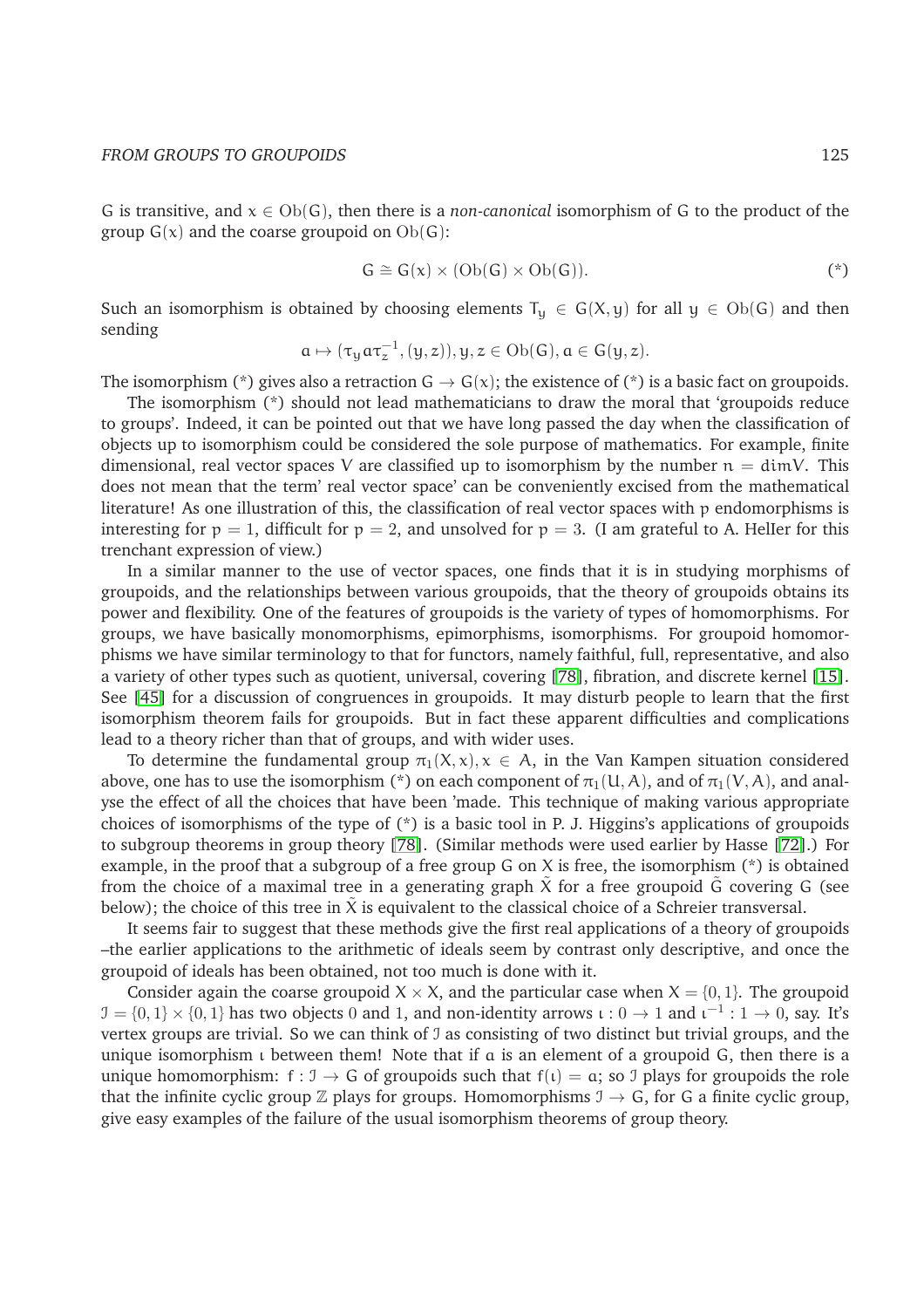Another feature of J is that, with the two inclusions  $\{0\} \rightarrow \{1\} \rightarrow \{1\}$ , it has properties analogous to the unit interval in the homotopy theory of spaces. So it is easy to write down a corresponding homotopy theory for groupoids, with notions of homotopy equivalence, covering morphism, fibration, exact sequence, and so on [\[15,](#page-18-11) [88,](#page-22-8) [89\]](#page-22-9). As an application, the basic results on covering spaces can be summarised as saying that for reasonable spaces X there are equivalences of categories (compare [\[62,](#page-21-10) Appendix 1; 15]).

> (covering spaces of X) ∼ ( covering groupoids of  $\pi_1X$ )  $∼$  ( operations of  $\pi_1 X$  on sets )  $~\sim$  ( functors  $\pi_1 X \longrightarrow$  ( sets )).

(These last two equivalences are essentially due to Ehresmann – compare [\[54,](#page-20-0) Partie II-l Comment 129.2].) Indeed the construction of covering spaces is nicely expressed in terms of the problem of topologising the object set of a covering groupoid G of the fundamental groupoid  $\pi_1 X$  [\[14\]](#page-18-9). Fibrations of groupoids [\[15\]](#page-18-11) occur naturally in a number of ways in group or group action theory; the resulting exact sequences give results on the original group theoretic situation [\[74,](#page-22-10) [25,](#page-19-2) [26\]](#page-19-3). We should also refer to the neglected paper by P. A. Smith [\[137\]](#page-25-2) where a covering morphism is called a *regular* homomorphism.

One of the irritations of group theory is that the set  $Hom(H, K)$  of homomorphisms between groups H,K does not have a natural group structure. However, homotopies between homomorphisms of groupoids H, K may be composed to give a groupoid  $HOM(H, K)$  with object set  $Hom(H, K)$ . It is easily checked that for any groupoids G, H,K, there'is a natural bijection

 $Hom(GxH, K) \cong Hom(G, HOM(H, K)).$ 

This bijection is part of a groupoid isomorphism

 $HOM(GxH, K) \cong HOM(G, HOM(H, K)).$ 

This isomorphism is useful even when G, H, K are groups. It has a generalisation to the case of groupoids over a given groupoid, [\[40,](#page-20-8) [84\]](#page-22-11).

An application of this generalisation is pointed out in [\[24\]](#page-19-4), as follows. Let  $f : A \rightarrow B$  be an epimorphism of groups. Suppose B has a presentation  $B = \text{colim}_{\lambda} B_{\lambda}$  as a colimit over a connected diagram. Let  $A_{\lambda} \to A$  be the pullback of the canonical map  $B_{\lambda} \to B$  by f. Then the canonical map colim<sub> $\lambda$ </sub>  $\lambda$   $\rightarrow$  A is an isomorphism. It is not easy to see how this result can be proved within the framework of group theory.

As another application of the groupoid J, note that if A is a group, then the groupoid  $A \times J$ can be regarded as consisting of two copies of  $A$  and an isomorphism between them. An HNNextension of groups  $G*_\theta$ , where B is an isomorphism  $A \to B$  of subgroups of G, can be described as an amalgamated sum (pushout) of groupoids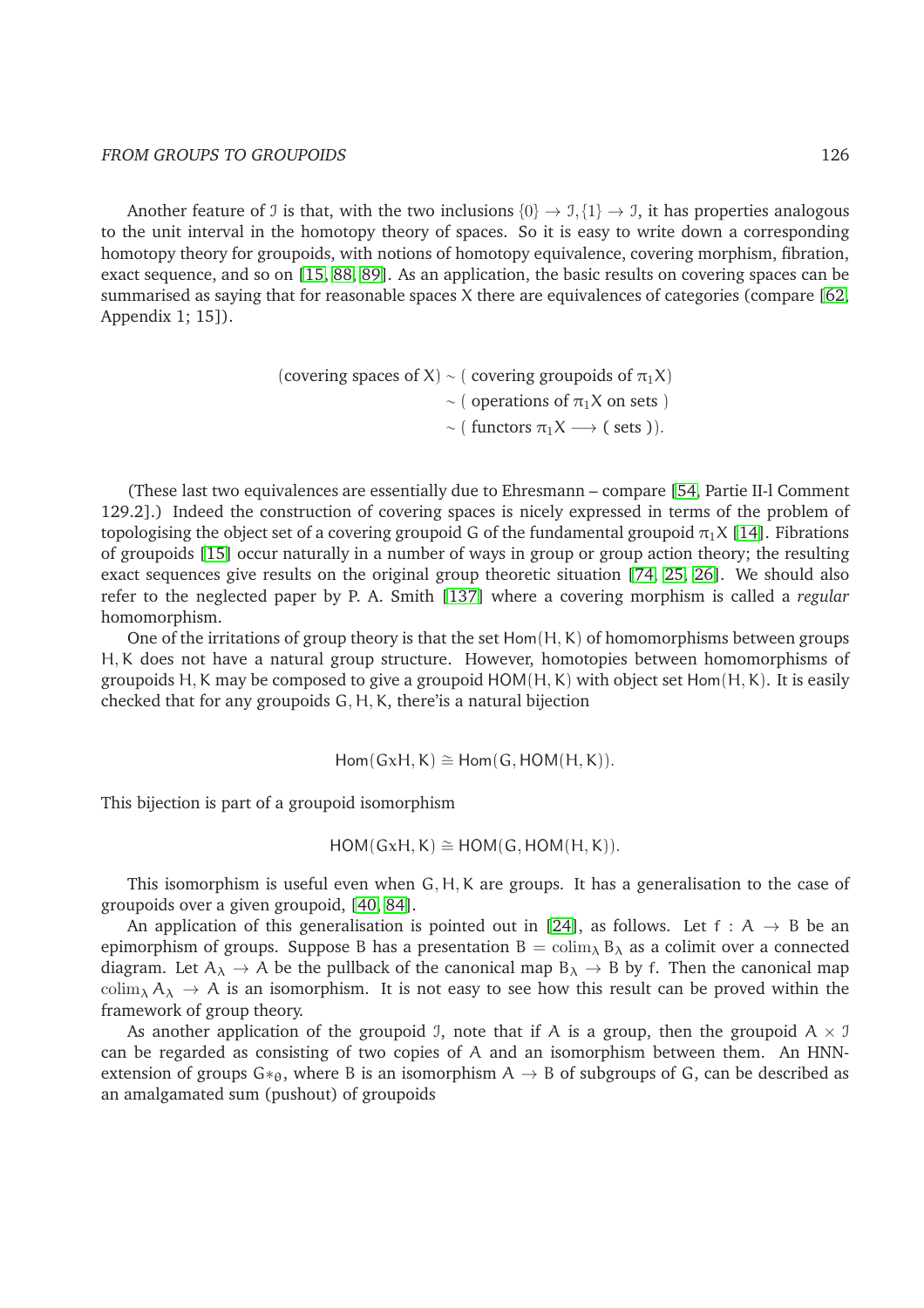

where  $\psi$  sends  $(a, 0) \mapsto a$ ,  $(a, 1) \mapsto \theta a$ ..

Thus the groupoid I, which at first sight seems unworthy of notice, plays a key role in the theory of groupoids, and in applications. A failure to extend group theory so as to include the use of  $\mathcal{I}$ ), on the grounds that  $\mathcal{I}$ ) is a trivial object of only formal interest, is analogous to failing to use the number 0 in arithmetic, a failure which in fact held back mathematics for centuries. Of course, if you allow I, then in effect you allow all groupoids since any groupoid is a colimit of a diagram of copies of I, in the same way as any group is a colimit of a diagram of copies of  $\mathbb{Z}$ .

### **5 Some applications**

As explained above, special cases of groupoids are sets, groups, and equivalence relations. These have wide applications! -It is not so well-known how widespread are the uses of groupoids over and above these examples. Here we indicate some of these uses; a wider impression is given in the references. Groupoids were brought into the Galois theory of rings by Villamayor and Zelinsky [\[145,](#page-25-3) [146\]](#page-25-4). The following quotation is from [145, p. 722]: 'Our approach actually interposes between a subgroup and its associated fixed ring a certain groupoid composed of all the isomorphisms between components of S that can be induced by automorphisms in the subgroup. The standard group-to-algebracorrespondence is split into the composite of a many-to-one correspondence from groups of automorphisms to groupoids of isomorphisms, followed by a one-to-one correspondence from groupoids to algebras. The correspondence group  $\rightarrow$  groupoid is one-to-one exactly on the fat subgroups of the automorphism group.' See also [\[101,](#page-23-9) [102\]](#page-23-10).

The semi-direct product groupoid  $X \times G$  associated to a group action of G on X arises in combinatorial group theory, particularly for subgroup theorems. If H is a subgroup of a group G, then in general the set G/H of right cosets has no canonical group structure. However, G operates on the set G/H and so the semi-direct product  $\tilde{G} = (G/H) \rtimes G$  can be formed. Its vertex group  $\tilde{G}(H)$  at the coset H is isomorphic to H. So the strategy for subgroup theorems is to lift a presentation of the group G to a presentation of the groupoid  $\tilde{G}$ , and then to choose a retraction  $\tilde{G} \to \tilde{G}(H)$ , in a manner appropriate to the presentation of  $\tilde{G}$ , to obtain a presentation of  $\tilde{G}(H)$  and so of H [\[44,](#page-20-9) [78\]](#page-22-6). This strategy also gives results for topological groups [\[23,](#page-19-5) [110\]](#page-23-11).

Another use of  $X \times G$  is in ergodic theory. G. W. Mackey describes in [\[100\]](#page-23-12) his route to the use of groupoids. The starting point was the question: granted that a transitive action of a group G on a set X corresponds to a conjugacy class of subgroups of G, what then corresponds to an ergodic action of G on X? He invented the term 'virtual subgroup.', and this concept or analogy was finally expressed in terms of the groupoid  $X \times G$  described above. In order for the action to be ergodic, G and X must have Borel and measure structures, and these structures are inherited by  $X \rtimes G$ . The idea of conjugacy class, is expressed by a definition of equivalence in which homomorphisms defined almost everywhere are also allowed. This study now has an extensive literature of which [\[119,](#page-24-4) [120,](#page-24-5) [121,](#page-24-6) [151\]](#page-26-1) is a selection. Mackey told me of his work after I had given a talk on groupoids at the British Mathematical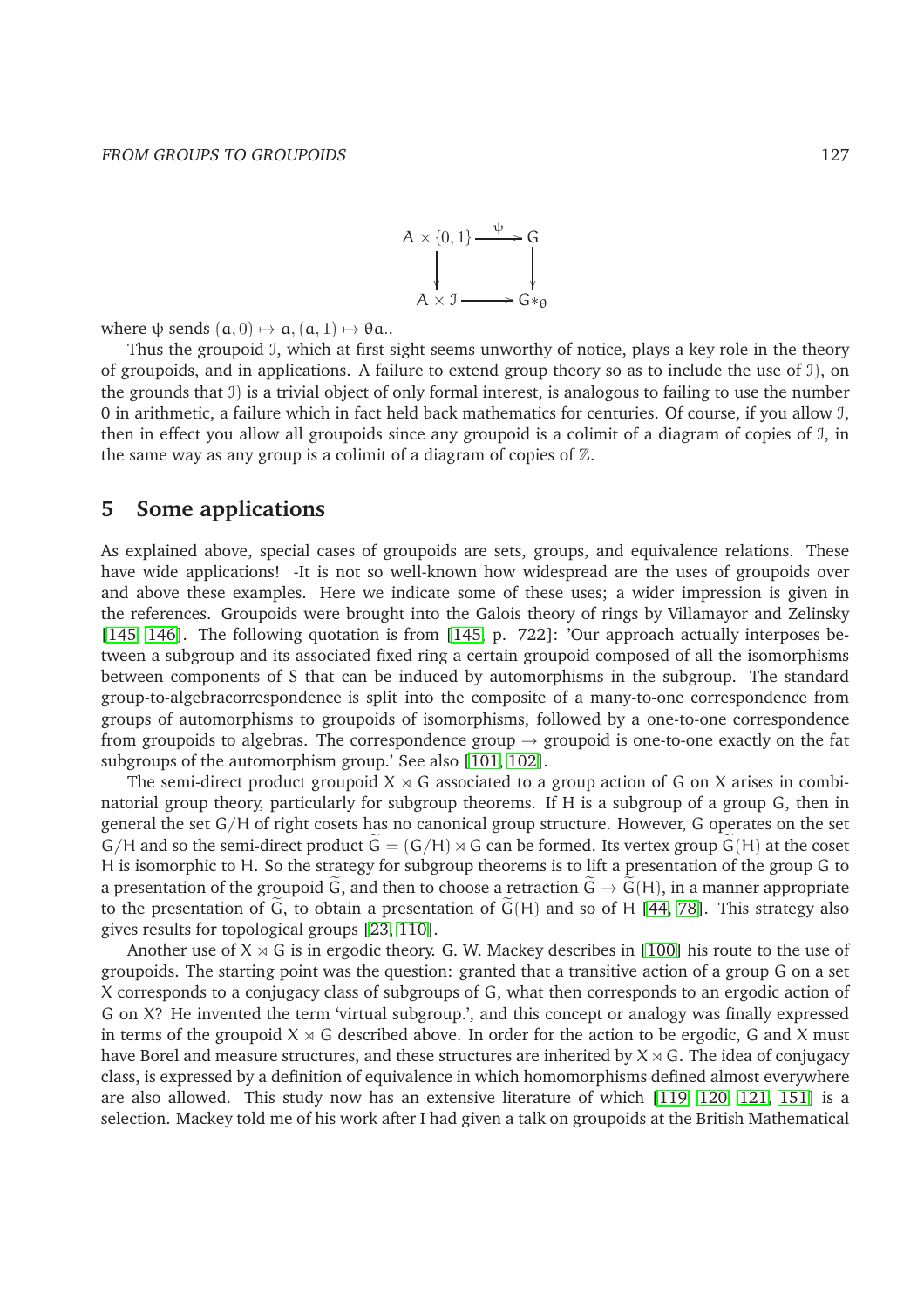Colloquium in 1967. This meeting suggested to me that the groupoid concept had much more to it than I had envisaged, and so was a spur to further work.

Topological groupoids have a theory of *Haar measure*, or transverse measure, which was considered by my student A. K. Seda in his 1974 Ph.D. thesis [\[132\]](#page-25-5) and by a number of other writers (compare [\[124,](#page-24-7) [125\]](#page-24-8)). There is for such groupoids a notion of convolution algebra,. and the resulting C∗–algebras have been powerfully exploited by A. Connes and "others [\[41\]](#page-20-10). For example, they lead to an index theorem for foliations, generalising the Atiyah-Singer index theorem. The Introduction to [\[90\]](#page-22-12) gives a succinct summary of the uses of groupoids in Connes' theory. J. Renault writes [\[127\]](#page-24-9) some comments on the history of convolution algebras: 'They seem to be as old as operator algebras themselves. Earlier examples by von Neumann included not only group algebras but also the group measure construction. In "Harmonic analysis on groupoids" ([\[148\]](#page-26-2)) J. Westman makes reference to earlier examples by Dixmier and by Glimm. In fact A. Connes likes to say that Heisenberg discovered matrix algebra by staring at the Ritz combination principle for spectral maps-an example of groupoid composition law in contrast with the group law of harmonics.'

It is quite possible to have a topological groupoid G with a non-discrete topology but for which each vertex group has the discrete topology. This is common for example with groupoids of germs with the sheaf topology. Thus the 'variable symmetry' described by G with its topology is in no way encompassed by the family of vertex groups. Also, such a groupoid need not be topologically the sum of its abstract components.

The use of groupoids runs through much of the corpus of Grothendieck's work on algebraic geom-etry. See [\[87\]](#page-22-13) for one aspect of this, the fact that an *eétendue*, which is a kind of generalised space, may also be described in terms of actions of a groupoid. This is related to work of Magid [\[101,](#page-23-9) [102\]](#page-23-10). There are some crucial differences between the theory of topological groupoids and that of topological groups. As one example, for a group G, a topology on G making G a topological group is defined by a fundamental system of neighbourhoods ofthe identity, satisfying suitable conditions. The reason is that in a topological group left translation by an element maps open sets to open sets. This is no longer true in a topological groupoid G. As observed by Ehresmann [\[54\]](#page-20-0), it is left translation by a *local section* of G which maps open sets to open sets, where a local section  $\sigma$  of G is a map  $\sigma$  : U  $\rightarrow$  G where U is open in  $Ob(G)$ ,  $s\sigma(x) = x, X \in U$ , and to maps U homeomorphically to an open set V of Ob(G). Pradines has observed (private communication) that it is this fact 'which leads to the holonomy groupoid of a differential piece of a groupoid (as announced in [\[114\]](#page-24-10), which also includes results on monodromy groupoids). Diverse uses of differential groupoids have been surveyed by Pradines in [\[115\]](#page-24-11) and an account of uses in differential geometry is given by Mackenzie in [\[99\]](#page-23-4). For some applications of groupoids in the framework of synthetic differential geometry, see [\[93,](#page-23-13) [94\]](#page-23-14).

The papers [\[21,](#page-18-7) [22\]](#page-19-0) give a bibliography of over 80 papers on topological and differential groupoids. A major area of application of topological groupoids is, following Ehresmann, to foliation theory, using either the holonomy groupoid, or the classifying space (see below) BΓ where Γ is the topological groupoid of germs of elements of a pseudo-group. This area deserves a complete survey of its own, but here we mention also the Bibliography [\[66\]](#page-21-3), [\[144\]](#page-25-1) and the articles in [\[116\]](#page-24-12), for example [\[58,](#page-21-4) [71\]](#page-21-11).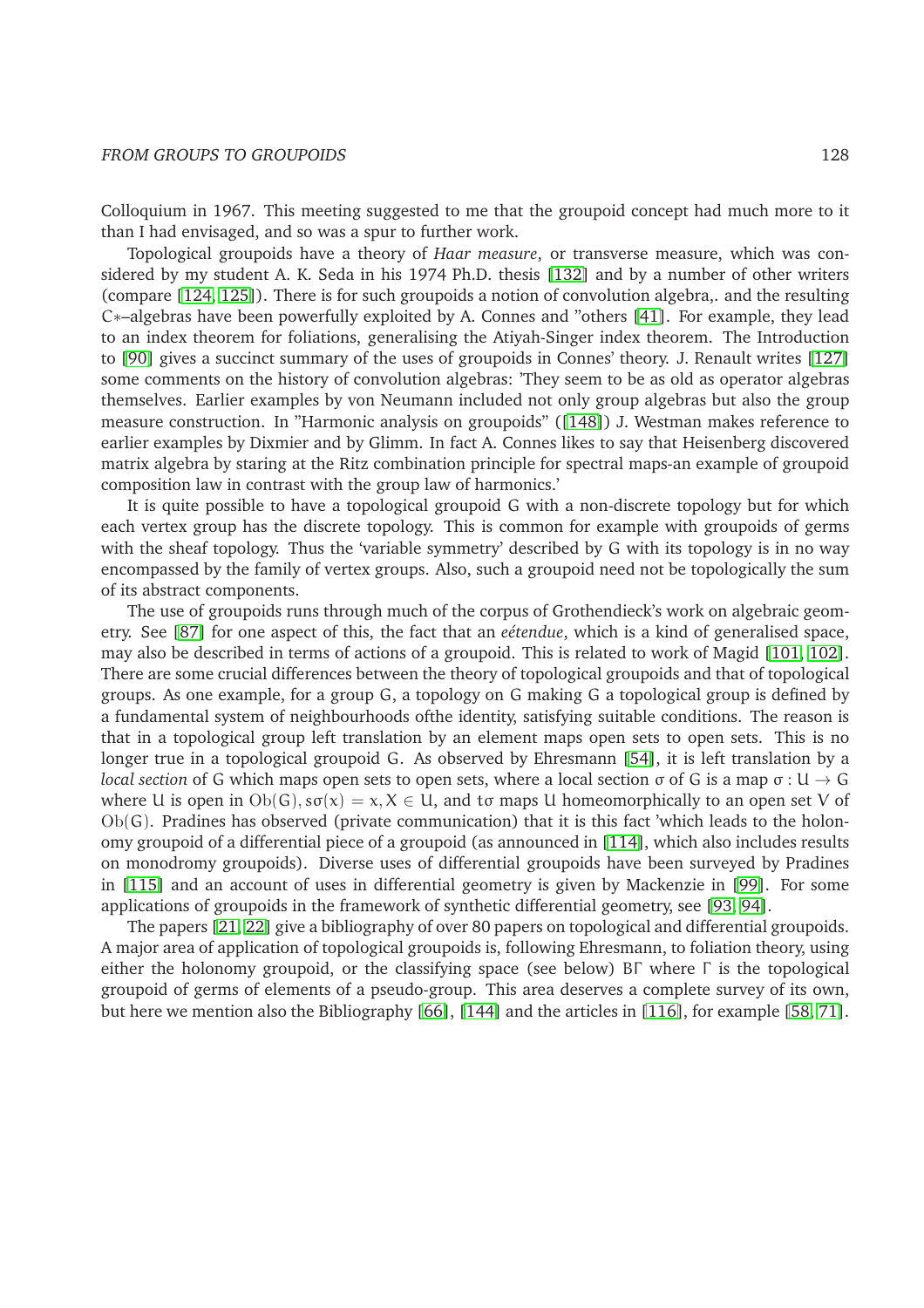# **6 The classifying space of a topological groupoid**

The *nerve* of a small category C is the simplicial set NC such that  $N_nC$  is the set of functors

$$
\{0,1,\ldots,n\}\to \mathsf{C},
$$

where  $\{0, 1, \ldots, n\}$  is regarded as the category of pairs  $(i, j)$  where  $i \leq j$  and composition is  $(i, j)(j, k) =$  $(i, k)$ . This definition of nerve is due to Grothendieck, who also characterised simplicial sets of the form NC. If G is a groupoid, then G is also a category, and so its nerve NG is defined. (In fact NG has more structure, namely it is a 'simplicial T-complex of rank 1', as shown by Dakin, [\[46\]](#page-20-11). See also Ashley, [\[2\]](#page-17-3).)

The geometric realisation |NG| of the nerve of the groupoid G is called the *classifying space* BG of the groupoid G. It is a CW-complex, with one vertex for each element of Ob(G), one component for each component of G, and the fundamental group  $\pi_1(BG, x)$ ,  $x \in Ob(G)$  is isomorphic to the vertex group  $G(x)$ . Further,  $\pi_1(BG, x) = 0, i > 1$ . It is well-known that if X is any CW-complex then there'is a natural bijection

$$
[X,BG]\cong [\pi_1X,G]
$$

between the set of (free) homotopy classes of maps  $X \rightarrow BG$  and the conjugacy classes of homomorphisms of groupoids  $\pi_1 X \rightarrow G$ .

This formula allows for a neat proof of a result of Gottlieb [\[67\]](#page-21-12). Let Y be a finite CW-complex, and let  $(BG)^Y$  denote the space of (unpointed) maps Y  $\rightarrow$  BG. Then for any CW-complex X there is a sequence of natural bijections

$$
[X, (BG)^{Y}] \cong [X \times Y, BG]
$$
  
\n
$$
\cong [\pi_1(X \times Y), G]
$$
  
\n
$$
\cong [\pi_1X \times \pi_1Y, G]
$$
  
\n
$$
\cong [\pi_1X, HOM(\pi_1Y, G)]
$$
  
\n
$$
\cong [X, B(HOM(\pi_1Y, G))].
$$

It follows that  $(BG)^Y$  is of the homotopy type of  $B(\text{HOM}(\pi_1Y, G))$ . Note that if Y is connected, G is a group and f : Y  $\rightarrow$  BG is a pointed map, then the vertex group of HOM( $\pi_1$ Y, G) at  $f_*$  is the centraliser of  $f_*(\pi_1(Y))$  in G, which is the result of [\[67\]](#page-21-12).

If G is a topological groupoid, then its nerve NG becomes a simplicial space. The realisation  $BG = |NG|$  is still defined, but is no more a CW-complex [\[136\]](#page-25-6).

The applications of this classifying space are legion. In the case G is a topological group, BG classifies principal bundles with group G. We mention some uses of the groupoid cases. When G is the groupoid of germs arising from a pseudo-group Γ , BG then classifies Γ–structures (see [\[66,](#page-21-3) [70,](#page-21-2) [96\]](#page-23-3)). Also, the cohomology of BΓ gives rise to characteristic classes for foliations [\[66\]](#page-21-3).

If  $G = X \rtimes H$ , the semi-direct product topological groupoid arising from an action of the topological group H on the topological space X, then BG is also known as the homotopy limit of the action [\[140\]](#page-25-7). It is known that BG is of the homotopy type of the space  $X \times_H PH$ , where PH $- \rightarrow BH$  is a universal principal H-bundle. The *equivariant cohomology* of the H-space X is defined to be H<sup>∗</sup>(X × <sub>H</sub> PH) [\[154\]](#page-26-3), and is thus simply  $H^*(BG)$  (compare [\[136,](#page-25-6) [153,](#page-26-4) [158\]](#page-26-5)).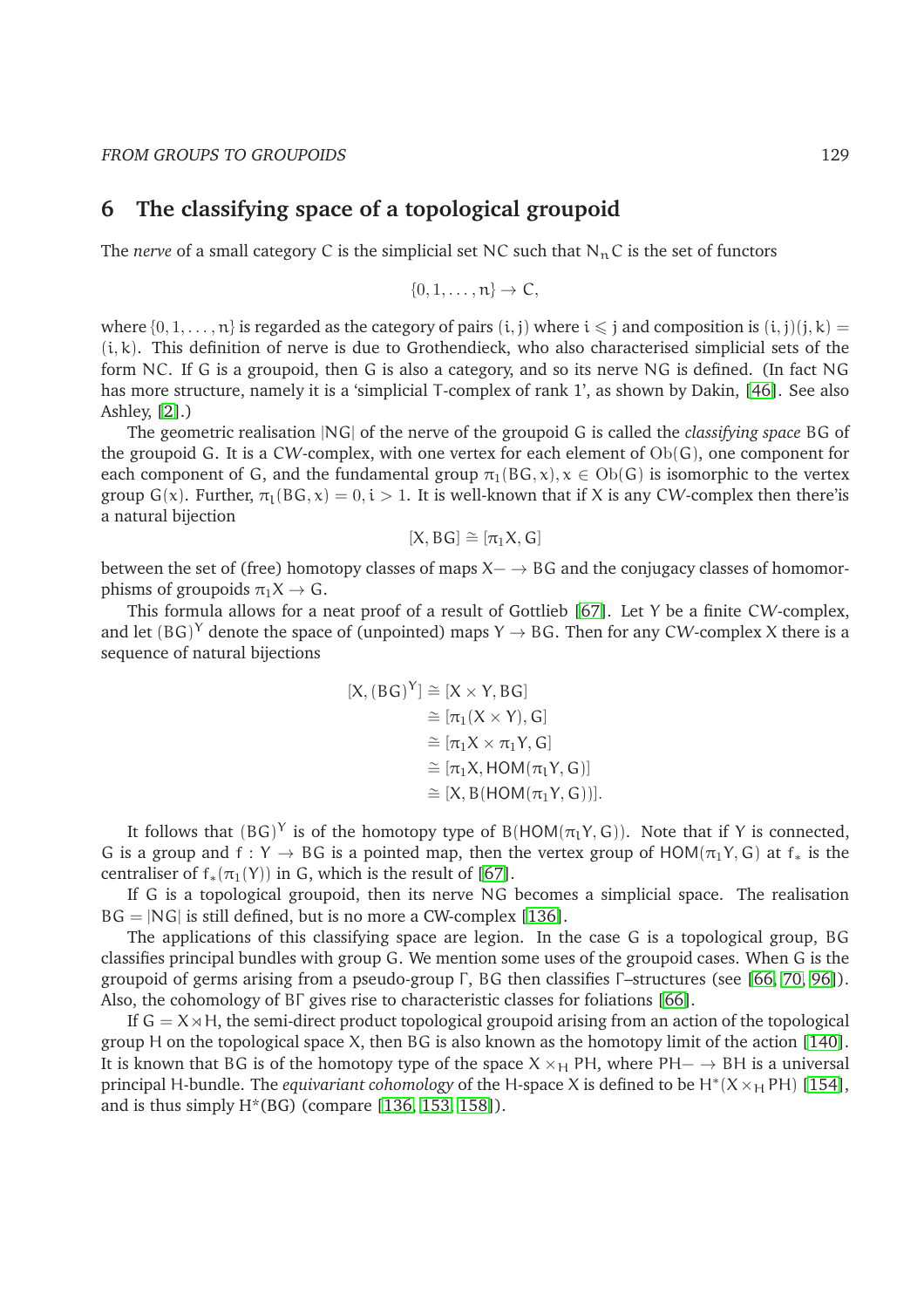In [\[51\]](#page-20-12) it is proved that if  $\pi$  is a finite p-group, and G is a compact Lie group, then HOM( $\pi$ , G), with its structure as Lie groupoid, has the property that the natural map B(HOM( $\pi,G$ ))  $\to$  (BG) $^{B\pi}$  is a strong mod p equivalence. In [\[152\]](#page-26-6) it is proved that B maps certain pushouts of topological groupoids or categories to homotopy pushouts, and this result includes some classical ones, such as descriptions of ΩΣX in terms of free topological monoids or free topological groups.

## **7 Structured groupoids**

We have already met groupoids with various additional elements of structure. In order to describe uniformly these various kinds of structured groupoid, it is convenient to define a *groupoid object* G *internal to a category* C. The definition is analogous to that given above for a groupoid in the category of sets, except that  $G, Ob(G)$  are to be objects of  $C$ , while s, t, i, the inverse map, and the multiplication, m, are all to be morphisms of  $C$ , where m is defined on the pull-back of s, t, which is assumed to exist. The axioms for a groupoid are expressed in a standard way using diagrams in C. For example, one finds in [\[3,](#page-17-4) [64\]](#page-21-13) the definition of an *algebraic groupoid* as a groupoid object in the category of algebraic.spaces. In fact the general notions of structured category and structured groupoid were defined and developed as long ago as 1963 by Ehresmann [\[54\]](#page-20-0). See also [\[155,](#page-26-7) [156\]](#page-26-8).

The Examples 1,2,3 of  $\S1$  will normally transfer to the structured situation. For example, a set (topological space, differential manifold, algebraic space) X gives rise to a coarse groupoid (topological groupoid, differential groupoid, algebraic groupoid)  $X \times X$ 

For a structured groupoid G there is no reason for there to be the isomorphism (\*) of Section 4 which preserves the structure. If such exists, the structured groupoid is called *trivial*, in analogy with a trivial principal bundle. In the topological and differential case, there are useful notions of *local triviality* but there are also lots of good examples of differential groupoids without this property. It is usually the case that constructions for manifolds extend to locally trivial differential groupoids, and, although they may not extend to all differential groupoids the attempt to do so usually leads to interesting questions.

A major source of examples of structured groupoids in Ehresmann's work was from topology and differential topology so giving rise to topological groupoids and differential groupoids. This interest was paralleled in the Soviet Union, though at a later date, in the work of A. V. Vagner [\[141,](#page-25-8) [142\]](#page-25-9). They were both interested in the relations between groupoids and what the geometers called *pseudo-groups* –these were called *generalised groups* by Vagner; but among semigroup theorists these are called, following Petrich, –inverse semigroups. An inverse semigroup defines in a natural way a groupoid with an additional partial order structure–these were called *inductive groupoids* by Ehresmann [\[52\]](#page-20-3). See [\[129\]](#page-25-10) for an account of the relations between groupoids.and inverse semigroups, and [\[130\]](#page-25-11) for a survey of the relations between abstract inverse semigroups and those arising from sets of partial transformations.

*Localic groupoids* are central to topos theory. Here a localic groupoid is a groupoid object in the category of locales, a category which generalises the category of lattices of open sets of topological spaces and the maps  $f^{-1}$  induced by continuous maps f For every topos  $\varepsilon$  there is a localic groupoid G such that  $\epsilon$  is equivalent to the category of étale spaces E over  $Ob(G)$  together with a continuous action of G on E over  $Ob(G)$ . If the topos has enough points (as do most of the toposes arising in algebraic geometry, for instance), G can in fact be taken to be a topological group. Moerdijk shows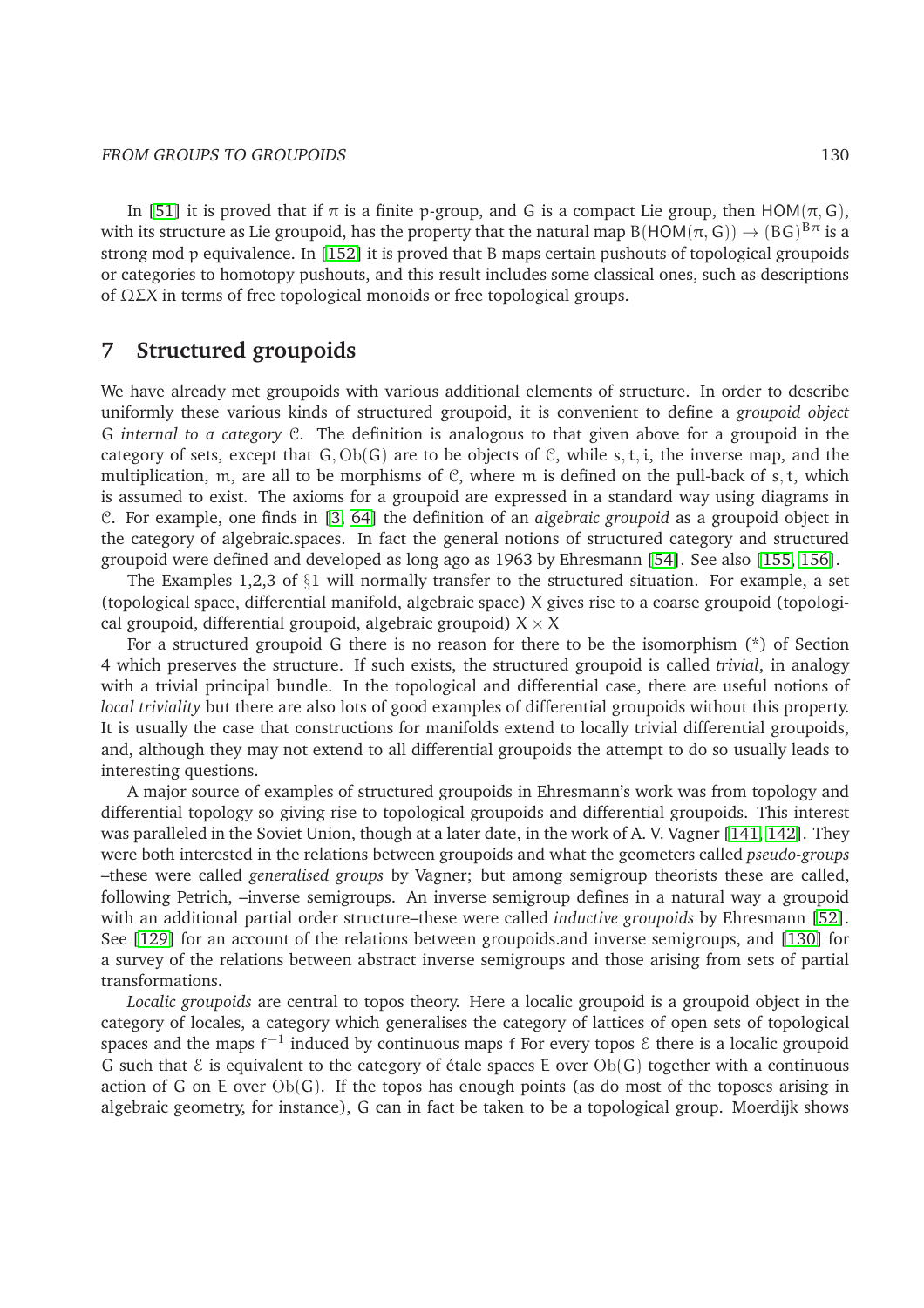#### FROM GROUPS TO GROUPOIDS **131**

in [\[107\]](#page-23-15) that this representation of a topos can be extended to maps of to poses, which makes the category of toposes a category of fractions of a category of localic groupoids.

Ehresmann's work on structured categories and groupoids also led to notions of categories structured by categories, that is, to double categories, and so to n-tuple categories [\[54\]](#page-20-0). The existence of such definitions, and the basic example of a double category, namely the double category  $\Box C$  of commuting squares in a category, were important to the writer in 1965-72 in contemplating the possibility of extending the Van Kampen Theorem to dimension 2.

It is clear that the definition of a groupoid object makes sense in any category with pullbacks, and this includes many standard categories of an algebraic character in the usual sense, for example such categories as those of groups, rings (without 1), Lie algebras, and many others. So we can consider a set with two compatible structures, one a groupoid structure, and the other, for example, a ring structure.

Here again we see a complete contrast between groups and groupoids. A group internal to the category of groups is just an abelian group –this is a well-known fact which leads to the suggestion that a 'higher dimensional group theory', based on intuitive ideas of composing squares or cubes instead of paths, cannot exist. Similarly, a group object internal to rings is a ring with zero multiplication. In general, group objects internal to the standard algebraic categories are 'abelian' in some way.

The situation is quite different for groupoid objects. A result published in [\[37\]](#page-19-6), but known much earlier, is that a groupoid object internal to groups, which we call here a *cat<sup>1</sup>-group*, is equivalent to a *crossed module*, which is a homomorphism  $\mu : M \to P$  of groups, together with an action  $(m, p) \mapsto m^p$ of P on M satisfying the two rules:

(CM1)

\n
$$
\mu(m^{p}) = p^{-1}(\mu m)p,
$$
\n(CM2)

\n
$$
m^{-1}nm = n^{\mu m},
$$

for all  $m, n \in M, p \in P$ . Examples of crossed modules are:

- an ordinary P-module, when  $\mu = 0$ ;
- a normal subgroup, when  $\mu$  is an inclusion;
- the inner automorphism map  $\chi : M \to AutM$ , for any group M;
- any epimorphism  $\mu : M \to P$  with central kernel;
- and the map of fundamental groups  $\pi_1 F \to \pi_1 E$  for any (pointed) fibration  $F \to E \to B$ .

So there are lots of good examples of crossed modules: The notion is due to J. H. C. Whitehead [\[149\]](#page-26-9), the name being used in [\[150\]](#page-26-10). Surveys of their use and relationships with classical notions of homotopy theory and homological algebra are given in [\[17,](#page-18-12) [18,](#page-18-13) [30,](#page-19-7) [31\]](#page-19-8).

The equivalence between crossed modules and cat<sup>l</sup>-groups is given as follows. Let  $\mu : M \to P$ be a crossed module. Let  $G = P \rtimes M$  be the semi-direct product group, using the action of P on M, and let s, t :  $G \rightarrow P$  be the maps  $(p, m) \mapsto p,(p, m) \mapsto p(\mu m)$  respectively. Condition (CM1) on a crossed module is equivalent to t being a homomorphism of groups. The formula  $g \circ h = g(sh)^{-1}h$ , when tq = sh, q,  $h \in G$ , defines a category structure on G with s, t as initial and final maps. This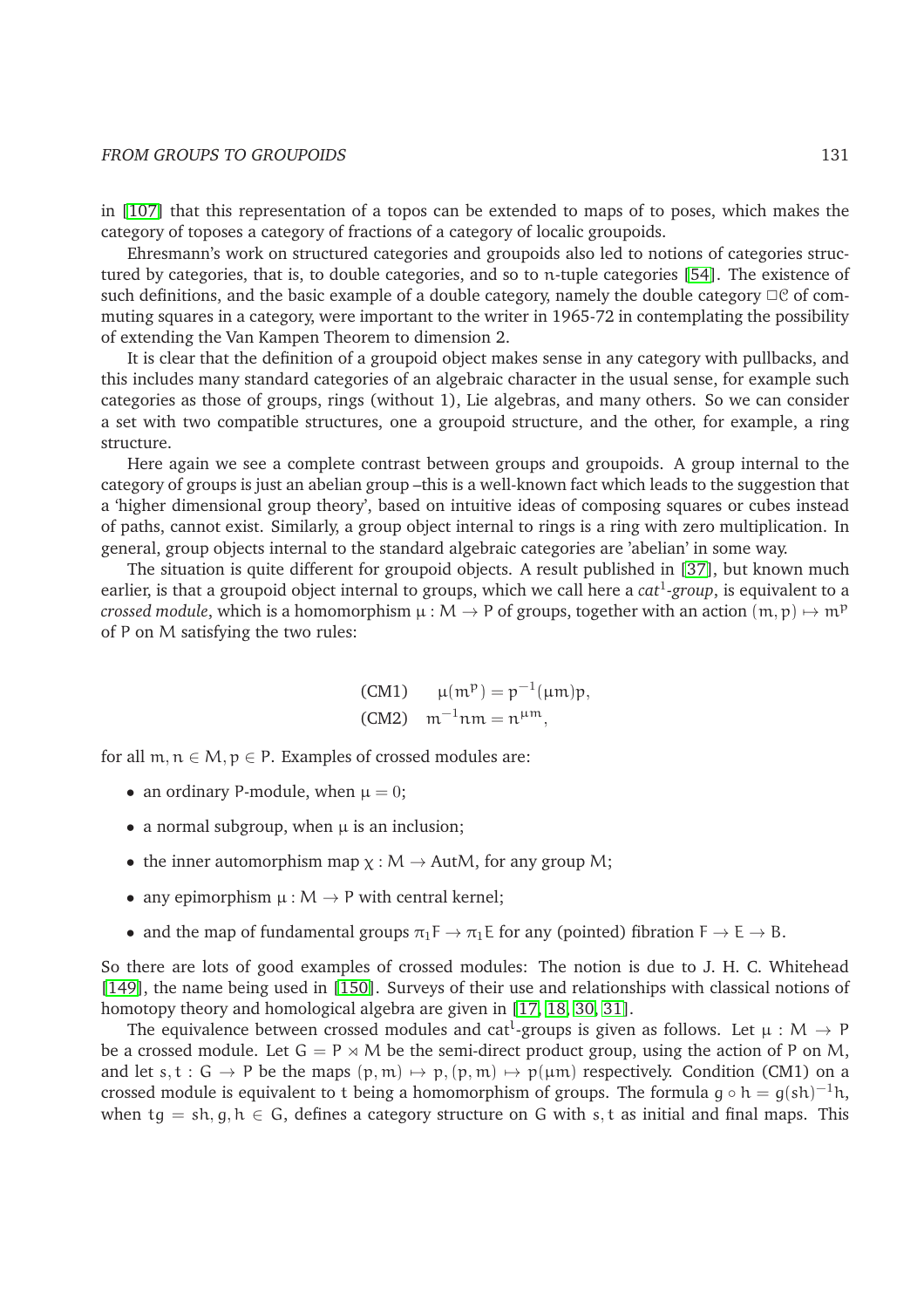category structure is compatible with the group structure if and only if (CM1) and (CM2) hold. This compatibility condition is also equivalent to  $Ker s, Ker t] = 1$ , as shown in [\[97\]](#page-23-16). Conversely, given the cat<sup>l</sup>-group s, t : G  $\rightarrow$  P, then the restriction of t to Ker s  $\rightarrow$  P can be given the structure of crossed module. This procedure applies to other situations than groups –see [\[113\]](#page-24-13) for a general discussion.

If  $\mu : M \to P$  is a crossed module, then Ker  $\mu$  is an abelian group, that is, a group internal to the category of groups. Thus we see how the theory of groups with an algebraic structure is a pale shadow of a rich theory of algebraically structured groupoids.

Crossed modules are also equivalent to *double groupoids with connections* [\[38\]](#page-20-13). These model well the idea of using squares instead of paths, so that one can form compositions of the type



(\*\*)

In this way double groupoids allow for 'an algebraic inverse to subdivision'. It turns out that in double groupoids with connection the composition (\*\*) can be translated into a linear composition, but there will be several ways of doing this. The resulting algebra will be of a more familiar kind, but the geometry will be lost. I like to think that, for this reason, a general advance from 1-dimensional to 2- and n-dimensional algebra could become widely significant. This can be put in the more provocative way: *n-dimensional phenomena require for their description n-dimensional algebra*. Double categories with connection are applied to homotopy theory in [\[138\]](#page-25-12). One practical use of double groupoids is that they allow for a proof of a 2-dimensional Van Kampen type theorem for crossed modules [\[27\]](#page-19-9) which yields some new homotopy computations in dimension 2 (see also [\[19\]](#page-18-14)). Similar remarks apply to all dimensions, using  $\omega$  -groupoids [\[28,](#page-19-10) [29\]](#page-19-11); these have interrelated structures in all dimensions, with n groupoid structures in dimension n, corresponding to the gluing of n-cubes in the n different directions. There is a *fundamental* ω *-groupoid functor* ρ on filtered spaces, and this satisfies a van Kampen type theorem. The proof in [\[29\]](#page-19-11) requires precisely the idea of having an algebra which appropriately models subdivision. As noted in [\[29\]](#page-19-11), this generalised van Kampen theorem implies the relative Hurewicz theorem.

Just as a group or groupoid G has a classifying space BG [\[136\]](#page-25-6), so also does any  $\omega$  -groupoid. This functor B : ( $\omega$  -groupoids)  $\rightarrow$  (spaces) gives  $\omega$  -groupoids as algebraic models of certain homotopy types, and so allows a Van Kampen theorem for  $\omega$  -groupoids to yield information on homotopy types. For a survey of this area, see [\[18\]](#page-18-13). One should mention here also the 'hyper groupoids' of Duskin and Lawvere, which are used in [\[65\]](#page-21-14) to give realisations of general cohomology classes.

It turns out that  $\omega$  -groupoids do not model all homotopy types. J.-L. Loday has introduced the notion of *cat*n*-group*(originally, *n-cat-group* [\[97\]](#page-23-16)), which can be defined inductively as a groupoid object internal to the category of cat<sup>n−1</sup>-groups, where cat<sup>l</sup>-groups are defined above. So a cat<sup>n</sup>-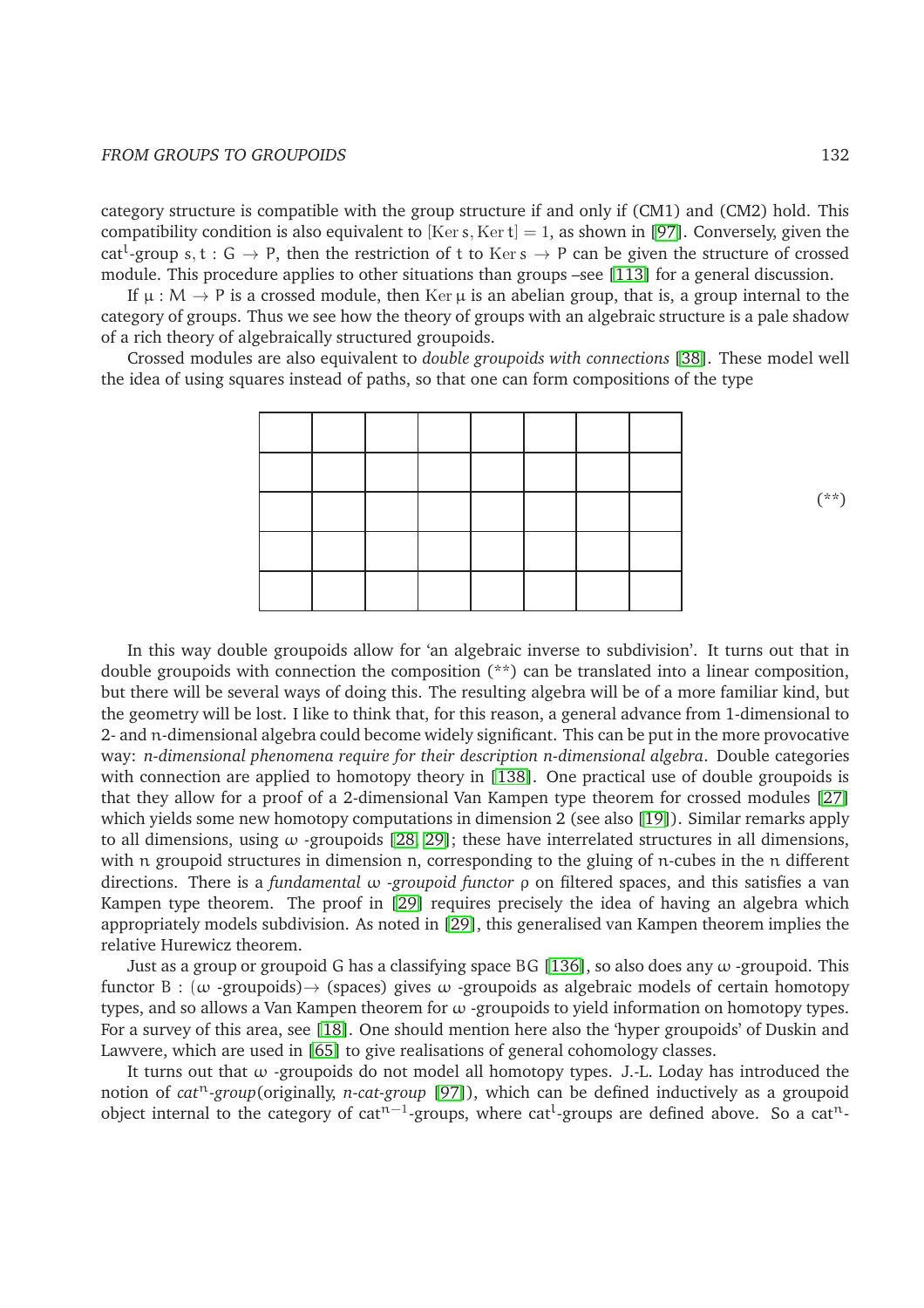group should be thought of as a group with n compatible groupoid structures. For such an object G, Loday has defined a classifying space BG such that  $\pi_1(BG) = 0$  for  $i > n + 1$ . To anyone familiar with simplicial sets, the definition of BG will seem the simplest possible: G has  $n + 1$  compatible groupoid structures, one of them in fact a group structure; taking the nerve for each structure gives an  $(n + 1)$ -simplicial set; the geometric realisation of this is BG [\[97\]](#page-23-16). Loday and R. Steiner have also proved that if X is a pointed, connected CW-complex with  $\pi_1X = 0$  for  $i > n + 1$ , then X is of the homotopy type of BG for some cat<sup>n</sup>-group G [\[97,](#page-23-16) [139\]](#page-25-13). This demonstrates how complicated  $cat<sup>n</sup>$ -groups can be. Guin-Walery and Loday have given an equivalence between the categories of cat<sup>2</sup>-groups and of crossed squares (see [\[69\]](#page-21-15)). Ellis and Steiner [\[57\]](#page-21-16) give an equivalence between the categories of  $cat^n$ -groups and of 'crossed n-cubes of groups', thus giving a subtle, n-fold version of crossed modules. Loday and I have proved a van Kampen theorem for cat<sup>n</sup>-groups [\[32,](#page-19-12) [33\]](#page-19-13), which generalises the major part of the van Kampen theorem for  $\omega$  -groupoids. The case  $n = 2$  leads to some new algebraic constructions, such as a non-abelian tensor product  $M \otimes N$  of groups M, N each of which acts on the other. The rather tight description of  $cat<sup>n</sup>$ -groups as crossed n-cubes leads to some new computations in homotopy theory [\[57\]](#page-21-16) and in algebraic K-theory [\[56\]](#page-21-17).

# **8 Conclusion**

In this last section I would like to draw some wider morals and make some possibly outrageous speculations. First, it seems that the transition from group to groupoid often leads to a more thoroughly non-abelian theory. This is seen in the von Neumann algebra of a measured groupoid, which has also been thought to be appropriate for quantisation in physics [\[90\]](#page-22-12). It is perhaps more clearly seen, in the algebraically structured groupoids, as above. It is clearly the key aspect of Brandt's original examples. Another example is the non-abelian tensor product of groups, referred to above.

Second, the concept of groupoid is a long way from being recognised as a fundamental concept in our mathematical culture, but this reluctance is diminishing, as is shown by this survey. In due course, groupoid methods will seem as natural as, say, principal bundles, which in fact they often conveniently replace (compare [\[99\]](#page-23-4)). At present, it has sometimes been recognised that groupoids form an interesting generalisation of groups. Perhaps in another decade it will be agreed that groups are interesting examples of groupoids! Indeed F. W. Lawvere has suggested in conversation that the word group should simply be extended to cover groupoids.

The speculations I would like to make concern the use of multiple groupoids. We have already seen that the use of the usual groupoids allows for a more flexible and powerful approach to both fundamental groups and ideas of symmetry. Also, higher dimensional groupoids have led in homotopy theory to new results and calculations which seem unobtainable by other means [\[19,](#page-18-14) [33,](#page-19-13) [34,](#page-19-14) [57\]](#page-21-16). In view of the fundamental nature of our ideas of symmetry, I expect that multiple groupoids will lead to a formulation of ideas of 'higher order symmetry', or 'symmetry of symmetries' and methods of calculation for these.

This is more a programme than a conjecture in the usual sense. It seems a little tricky, since several workers have thought about it in terms of generalising to dimension 2 the covering space approach to Van Kampen's Theorem [\[49\]](#page-20-14), without coming up with a clear answer. This last problem is important because of the relationship of covering spaces to Galois theory and problems of descent in algebraic geometry [\[103\]](#page-23-17). I hope the description of 'higher-order symmetry' will not take anything like the 9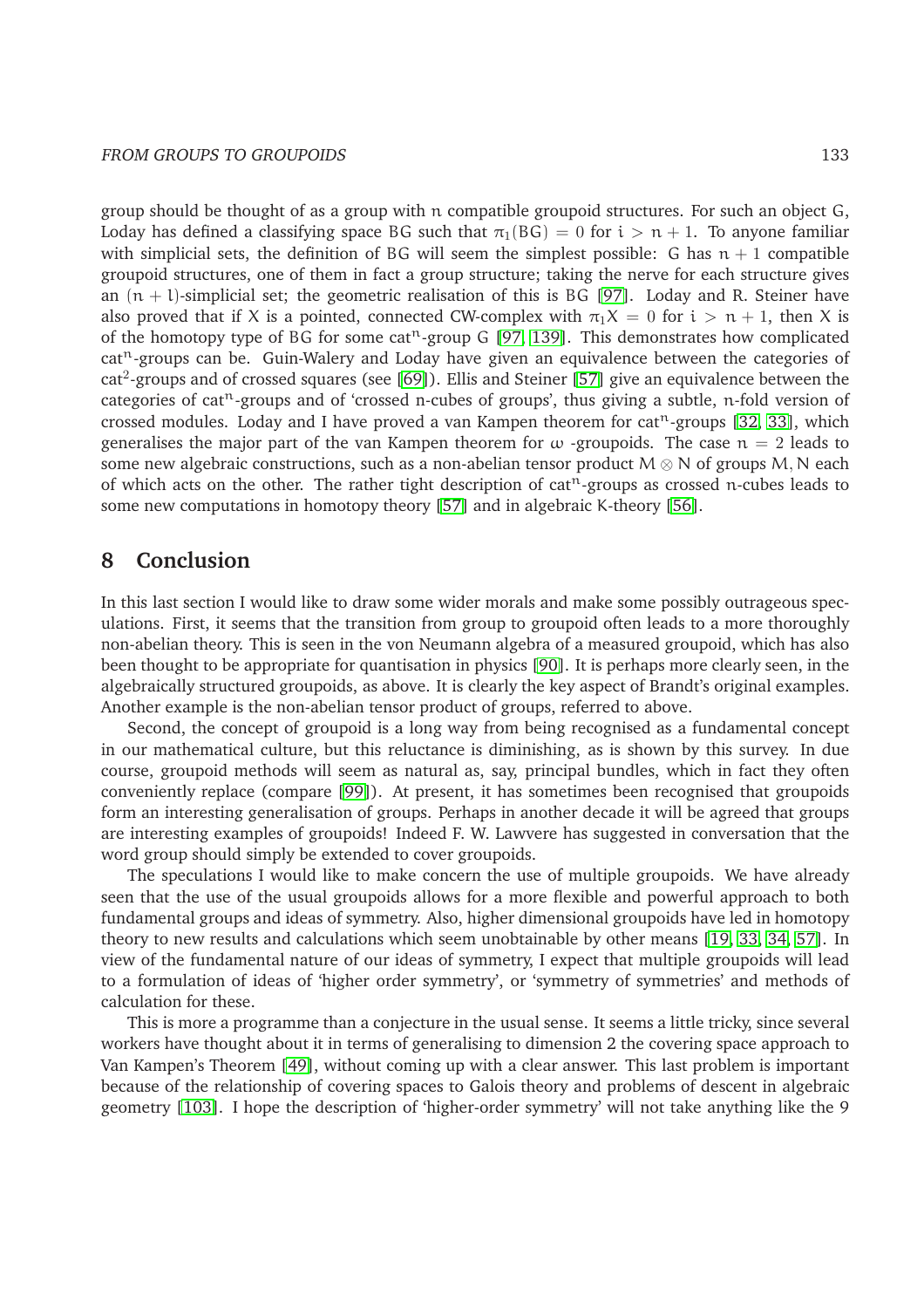years that it took of staring, off and on, at diagram (\*\*), before a 2-dimensional van Kampen theorem was found! I find such attempts to bring concepts out of the dark, even without a clear idea of applications, an attractive occupation. Also, in view of the 'unreasonable success of mathematics', these conjectured higher order symmetries should prove fundamental to further progress in our understanding of nature, for example of some physical processes.

ACKNOWLEDGEMENTS. I would like to thank the following for helpful comments on earlier drafts and for useful references and information: Andree C. Ehresmann, N. D. Gilbert, P. J. Higgins, K. H. Kamps, M. Kneser, P. S. Landweber, K. C. H. Mackenzie, A. Magid, J.-P. Meyer, H. Miller, I. Moerdijk, T. Porter, J. Pradines, J. Renault, J. C. Robson, B. Schein, J. Virsik and M. Zisman.

### NOTES ADDED IN PROOF

§1. The groupoid  $EE^{-1}$  of a principal H-bundle is defined as the orbit groupoid (E  $\times$  E)/H, and is isomorphic to the groupoid  $G(E)$  of  $\S 2$ , Example 4.

§2, Example 2, The terminology here is not standard, and X is also called the null or discrete groupoid on X, while  $X \times X$  is also called codiscrete, simplicial, or a tree. It is important to have a terminology which is appropriate also for topological and Lie groupoids.

§2, Example 3. The groupoid  $X \times G$  is also called the translation groupoid. Another possible term is affine groupoid. The definition of  $X \times G$  was essentially given in 1932, for the transitive case, on p. 28 of [\[159\]](#page-26-11).

§3. The path-groupoid is, in effect, defined on p.107 of [\[159\]](#page-26-11).

§6. J.-P. Meyer and M. Zisman have pointed out that  $B(X \times H)$  is homeomorphic to  $X \times_H PH$ . Zisman has supplied a proof, and Meyer notes that it follows from Corollary 4.4 of [\[157\]](#page-26-12).

§7. J. Virsik has pointed out that the book [\[156\]](#page-26-8) is a good source for many of Ehresmann's ideas –for example there are chapters on inductive groupoids, and on species of structure, as well as results on quotient groupoids and free categories and groupoids.

### **References**

- <span id="page-17-2"></span>[1] H. ABELS, 'Generator and relations for groups of homeomorphisms', Transformation groups: Proc. Conf Newcastle upon Tyne 1976, London Math. Soc. Lecture Note Series 26 (ed. C. Kosniowski, Cambridge University Press, 1977), pp. 1-20.
- <span id="page-17-3"></span>[2] N. K. ASHLEY, 'T-complexes and crossed complexes', University of Wales Ph.D. Thesis, 1978; Dissertationes Math. **265** (1988) 1–61. (With a preface by R. Brown).
- <span id="page-17-4"></span>[3] M. ARTIN, 'Versal deformations and algebraic stacks', Invent. Math. 27 (1974) 165-189.
- <span id="page-17-0"></span>[4] R. BAER, 'Beiträge zur Galoisschen Theorie', S.-B. Heidelberger Akad. Wiss. Math. Nat. Kl. 1928, Abh. 14.
- <span id="page-17-1"></span>[5] N. BOURBAKI, Elements de mathématiques. Théorie des ensembles, Chap. 4, Structures (Hermann, Paris, 1957).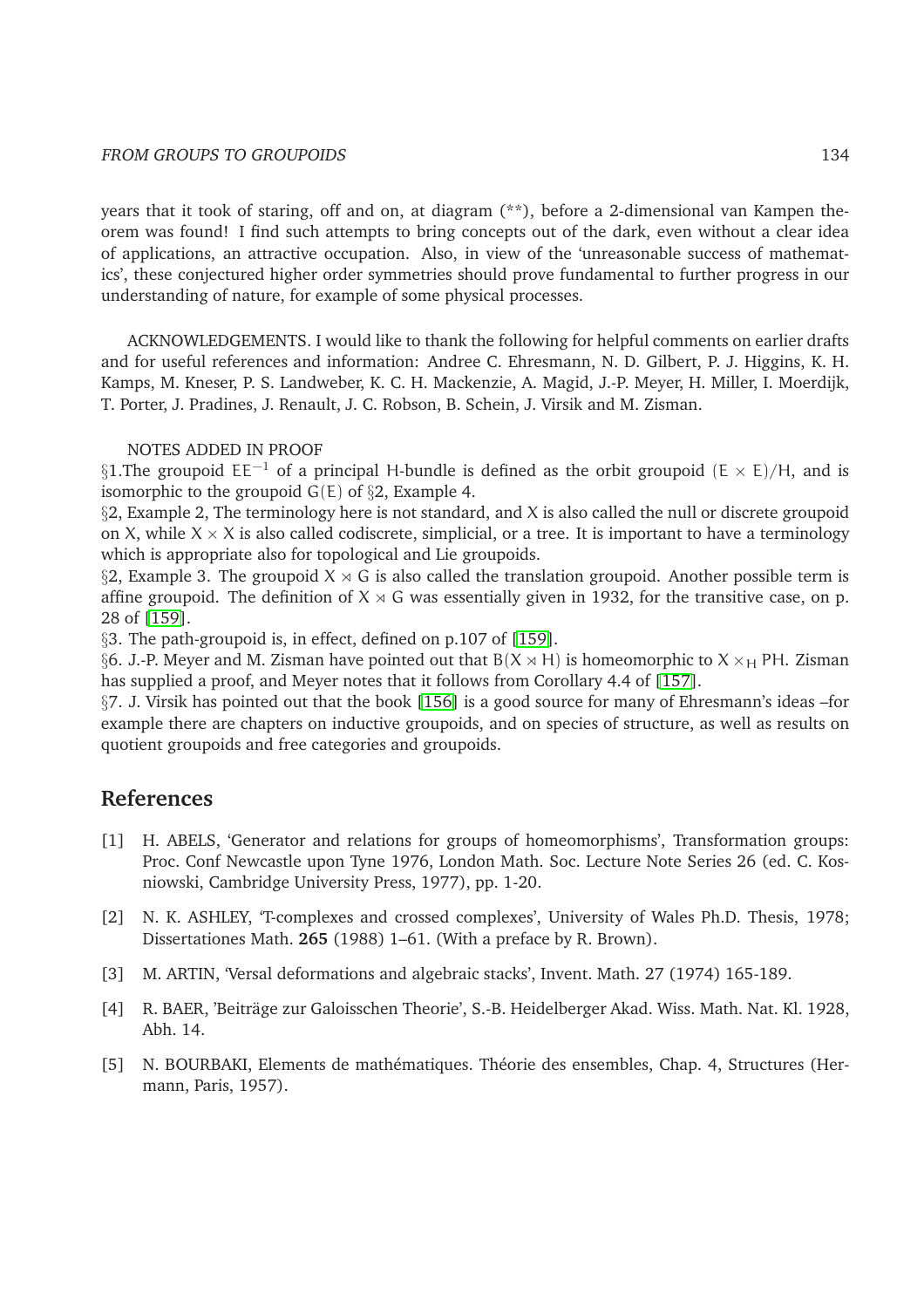- <span id="page-18-1"></span>[6] H. BRANDT, 'Zur Komposition der quaternärer quadratischer Formen', (Diss., Strasbourg 1912), J. Reine Angew. Math. 143 (1913) 106-127.
- <span id="page-18-2"></span>[7] H. BRANDT, 'Der Kompositionsbegriff bei den quaternärer quadratischer Formen', Math. Ann. 91 (1924) 300-315.
- <span id="page-18-3"></span>[8] H. BRANDT, 'Die Hauptklassen in der Kompositionstheorie der quaternärer quadratischer Formen', Math. Ann. 94 (1925) 166-175.
- <span id="page-18-4"></span>[9] H. BRANDT, 'Über die Komponierbarkeit quaternärer quadratischer Formen " Math. Ann. 94 (1925) 179-197.
- <span id="page-18-5"></span>[10] H. BRANDT, 'Über das associative Gesetz bei den Komposition der quaternärer quadratischer Formen', Math. Ann. 96 (1926) 353-359.
- <span id="page-18-0"></span>[11] H. BRANDT, 'Über eine Verallgemeinerung des Gruppenbegriffes', Math. Ann. 96 (1926) 360-366.
- <span id="page-18-6"></span>[12] H. BRANDT, 'Idealtheorie in Quatemionenalgebren', Math. Ann. 99 (1928) 1-29.
- [13] R. BROWN, 'Groupoids and Van Kampen's theorem', Proc. London Math. Soc. (3) 17 (1967) 385-40.
- <span id="page-18-9"></span>[14] R. BROWN, Elements of modern topology (McGraw Hill, Maidenhead, 1968; second ed., Ellis Horwood, 1988).
- <span id="page-18-10"></span>[14a] R. BROWN, Topology and groupoids, Booksurge, N. Carolina (2006).
- <span id="page-18-11"></span>[15] R. BROWN, 'Fibrations of groupoids', J. Algebra 15 (1970) 103-132.
- <span id="page-18-8"></span>[16] R. BROWN, 'Groupoids as coefficients', Proc. London Math. Soc. (3) 25 (1972) 413-426.
- <span id="page-18-12"></span>[17] R. BROWN, 'Higher dimensional group theory', Low dimensional topology, London Math. Soc. Lecture Note Series 48 (ed. R. Brown and T. L. Thickstun, Cambridge University Press, 1982), pp. 215-238.
- <span id="page-18-13"></span>[18] R. BROWN, 'Some non-abelian methods in homotopy theory and homological algebra', Categorical topology: Proc. Conference Toledo, Ohio, 1983 (ed. H. L. Bentley et al., Heldermann, Berlin, 1984), pp. 108-146.
- <span id="page-18-14"></span>[19] R. BROWN, 'Coproducts of crossed P-modules: applications to second homotopy groups and to the homology of groups', Topology 23 (1984) 337-345.
- [20] R. BROWN and G. DANESH-NARUIE, 'The fundamental groupoid as a topological groupoid', Proc. Edinburgh Math. Soc. 19 (1975) 237-244.
- <span id="page-18-7"></span>[21] R. BROWN, G. DANESH-NARUlE and J. P. L.HARDY, 'Topological groupoids II–covering morphisms and G-spaces', Math. Nachr. 74 (1976) 143-156.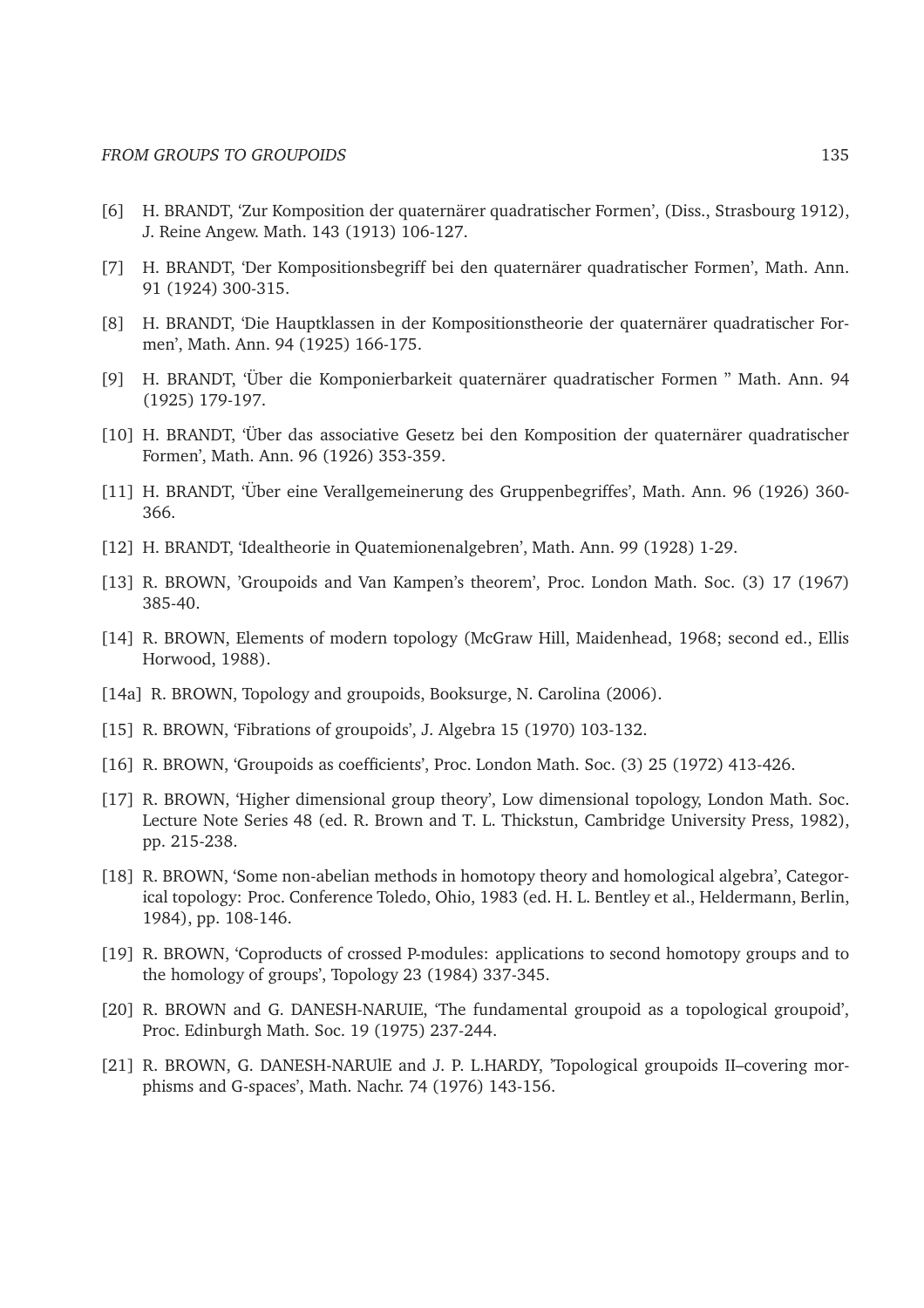- <span id="page-19-0"></span>[22] R. BROWN and J. P. L. HARDY, 'Topological groupoids I: universal constructions', Math. Nachr. 71 (1976) 273-286.
- <span id="page-19-5"></span>[23] R. BROWN and J.P. L. HARDY, 'Subgroups of free topological groups and free products of topological groups', J. London Math. Soc. ID (1975) 431-440.
- <span id="page-19-4"></span>[24] R. BROWN and P. R. HEATH, 'Lifting amalgamated sums and other colimits of groups and topological groups', Math. Proc. Camb. Phil. Soc. 102 (1987) 273-280.
- <span id="page-19-2"></span>[25] R. BROWN, P. R. HEATH and K. H. KAMPS;"'Groupoids and the Mayer-Vietoris sequence', J. Pure Appl. Algebra 30 (1983) 109-129.
- <span id="page-19-3"></span>[26] R. BROWN, P. R. HEATH and K. H. KAMPs, 'Coverings of groupoids and Mayer-Vietoris type sequences', Categorical topology: Proc. Conference Toledo, Ohio, 1983 (ed. H. Bentley et al., Heldermann, Berlin, 1984), pp.147-162.
- <span id="page-19-9"></span>[27] R. BROWN and P. J. HIGGINS, 'On the connection between the second relative homotopy groups of some related spaces', Proc. London Math. Soc. (3) 36 (1978) 193-212.
- <span id="page-19-10"></span>[28] R. BROWN AND P. J.HIGGINS, 'The algebra of cubes', J. Pure Appl. Algebra 21 (1981) 233-260.
- <span id="page-19-11"></span>[29] R. BROWN and P. J. HIGGINS, 'Colimit theorems for relative homotopy groups', J. Pure Appl. Algebra 22 (1981) 249-370.
- <span id="page-19-7"></span>[30] R. BROWN and P. J. HIGGINS, 'Crossed complexes and non-abelian extensions', Category theory proceedings, Gummersbach, 1981, Lecture Notes in Math. 962 (ed K. H. Kamps et ai, Springer, Berlin, 1982), pp. 39-50.
- <span id="page-19-8"></span>[31] R. BROWN and J. HUEBSCHMAN, 'Identities among re1ations' in *Low dimensional topology*, London Math. Soc. Lecture Note Series 48 (ed. R. Brown and T L. Thickstun. Cambridge University Press, 1982), pp. 153-202.
- <span id="page-19-12"></span>[32] R. BROWN and J.-L. LODAY, 'Excision homotopique en basse dimension', C. R. Acad. Sci. Paris Sér. I 298 (1984) 353,-356.
- <span id="page-19-13"></span>[33] R. BROWN and J.-L. LoDAY, 'Van Kampen theorems for diagrams of spaces', Topology, 26 (1987) 311-334.
- <span id="page-19-14"></span>[34] R. BROWN and J.-L. LODAy, 'Homotopica1 excision and Hurewicz theorems for n-cubes of spaces', Proc. London Math. Soc.,(3) 54 (1987) 176-192.
- [35] R. BROWN and P.J. NICKOLAS, 'Exponential laws for topological categories, groupoids and groups and mapping spaces of colimits' Cahiers Topologie Géom. Différentielle 20 (1979) 179-198.
- <span id="page-19-1"></span>[36] R. BROWN and A.RAZAK SALLEH, 'A Van Kampen theorem for unions of non-connected spaces', Archiv. Math.42 (1984) 85-:88.
- <span id="page-19-6"></span>[37] R. BROWN and C. B. SPENCER, 'G-groupoids, crossed modules, and the fundamental groupoid of a topological group', Proc. Kon Nederl. Akad. Wet. 79(l976)296-302.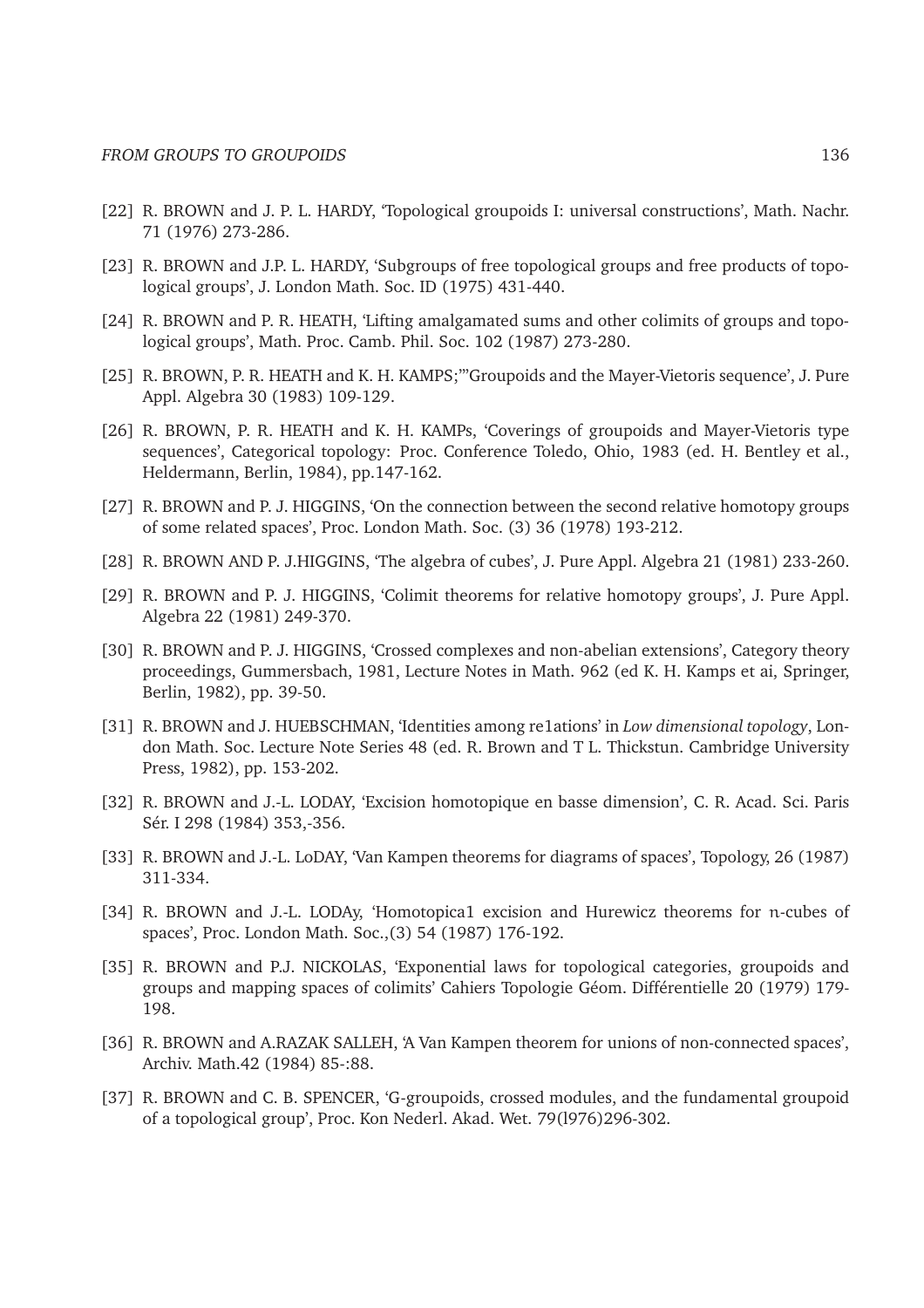- <span id="page-20-13"></span>[38] R. BROWN and C. B. SPENCER, 'Double groupoids and crossed modules', Cahiers Topologie Géom. Differentielle 17 (1976) 343-362.
- <span id="page-20-5"></span>[39] D. E. COHEN, 'Combinatorial group theory: a topological approach', London Mathematical Society Student Texts, Volume 14. Cambridge University Press, Cambridge (1989).
- <span id="page-20-8"></span>[40] F. CONDUCHÉ, 'Au sujet de l'existence, d'adjoints à droite aux foncteurs image réciproque dans la catégorie des catégories', C. R. Acad. Sc. Paris. Sér. A 275 (1972) 891-894.
- <span id="page-20-10"></span>[41] A. CONNES, 'A survey of foliations and operator algebras' Proc. Sympos. ,Pure Maths. 38, Part I  $(1982)$  521-632.<sup>[4](#page-20-15)</sup>
- <span id="page-20-2"></span>[42] R. CROISOT, 'Une interprétation des relations d'équivalence dans un ensemble', C. R. Acad. Sci. Paris Ser. A 226 (1948) 616-617.
- <span id="page-20-6"></span>[43] R. H. CROWELL and R. H. Fox, Knot theory (Ginn & Co., 1963; Springer, Berlin, 1977).
- <span id="page-20-9"></span>[44] R. H. CROWELL and N. SMYTHE, 'The subgroup theorem for amalgamated free products, HN-Nconstructions and colimits', Proc. Second Int. Conf. Theory of Groups, Canberra 1973, Lecture Notes in Math. 372 (Springer, Berlin 1974), pp. 241-280.
- <span id="page-20-7"></span>[45] R. H. CROWELL and N. SMYTHE, 'Congruences and geometric amalgamation of groupoids', Houston J. Math. 13 (1987), no. 4, 499-525.
- <span id="page-20-11"></span>[46] M. K. DAKIN, 'Kan complexes and multiple groupoids', University of Wales Ph.D. thesis, 1977.<sup>[5](#page-20-16)</sup>
- <span id="page-20-1"></span>[47] P. DEDECKER, 'Premier dérivé du foncteur Hom non-abelian,' C. R. Acad Sci. Paris Sér. A 259 (1964) 2054-2057.
- <span id="page-20-4"></span>[48] K. DORNBERGER-SCHIFF, 'Grundzüge einer Theorie der OD-Struktures aus Schichten', Abh. Akad. Wiss. DDR, Abt. Chem. 3 (1964).
- <span id="page-20-14"></span>[49] A. DOUADY and R. DOUADY, Algèbre et théorie galoisienne, (2 vols., CEDIC, Paris, 1977, 1979).
- [50] W. G. DWYER and D. M. KAN, 'Homotopy theory and simplicial groupoids', Proc. Kon. Nederl. Akad. Wet. A 87 (1984) 379-385.
- <span id="page-20-12"></span>[51] W. G. DWYER and A. ZABRODSKY, 'Maps between classifying spaces', Algebraic topology, Barcelona, 1986, 106-119, Lecture Notes in Math., 1298, Springer, Berlin, 1987.
- <span id="page-20-3"></span>[52] C. EHRESMANN, 'Gattungen von Lokalen Strukturen', Jahresber. Deutsch. Math.-Verein. 60 (1957) 49–77; Oeuvres complètes et commentées, Partie II -1, 125-153.
- [53] C. EHRESMANN, 'Categories topo1ogiques', Proc: Kon. Nederl. Akad. Wet. 69 (1966) 133-175; Oeuvres complètes et commentées II 2, 627–629.
- <span id="page-20-0"></span>[54] C. EHRESMANN, Oeuvres complètes et commentées (ed. Andree C. Ehresmann, Suppl. Cahiers Topologie Géom. Différentièlle Amiens, 1980-84).

<sup>4</sup>Here one should also refer to: Connes, A. *Noncommutative geometry*. Academic Press Inc., San Diego, CA (1994).

<span id="page-20-16"></span><span id="page-20-15"></span><sup>&</sup>lt;sup>5</sup>This thesis is available as a pdf file from the web page ncatlab.org/nlab/show/thin+element.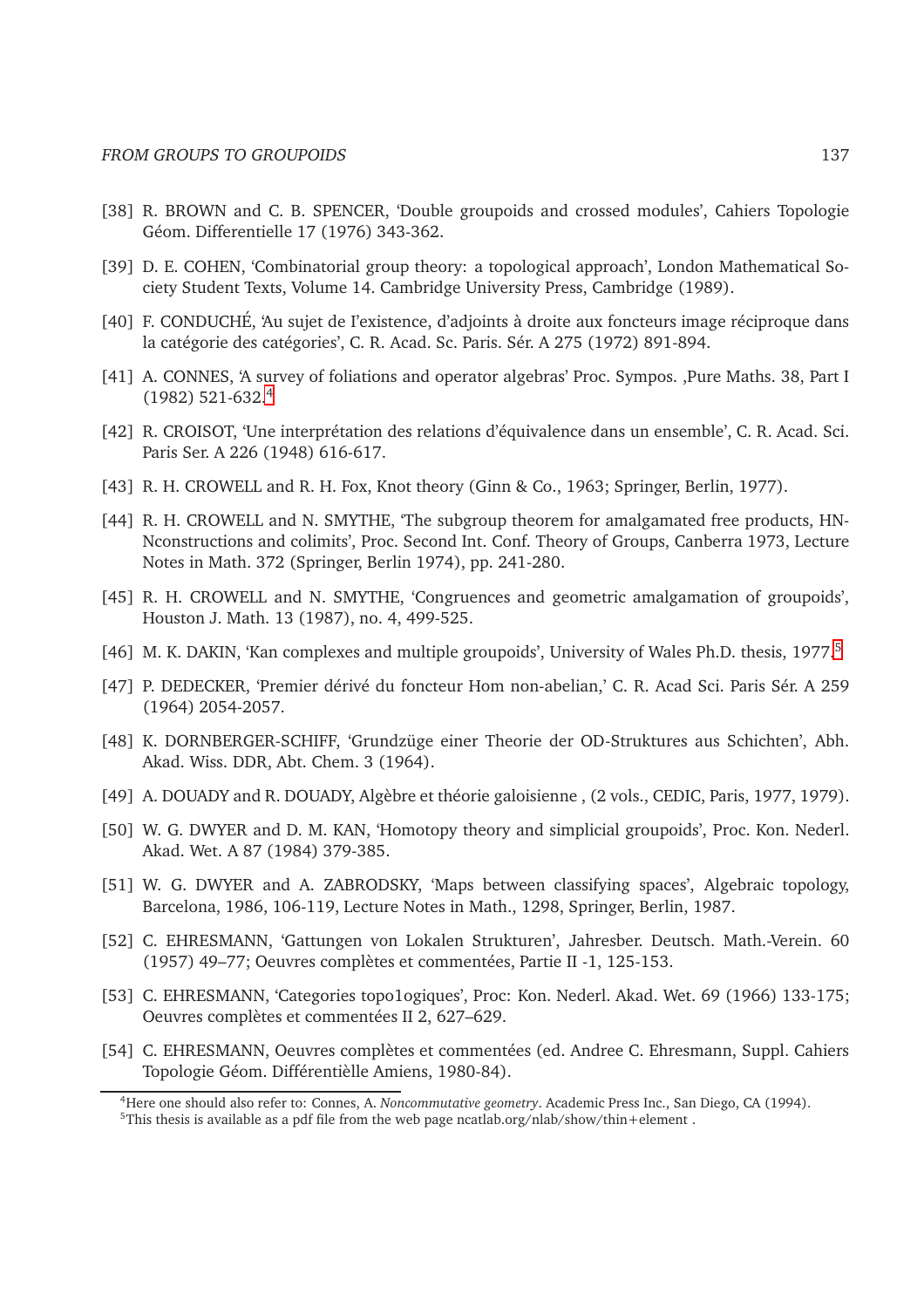- <span id="page-21-1"></span>[55] S. EILENBERG and S. MAcLANE, 'The general theory of natural equivalences', Trans. Amer. Math. Soc. 58 (1945) 231-294.
- <span id="page-21-17"></span>[56] G. J. ELLIS, 'Multirelative algebraic K–theory: the group  $K_2(\Lambda; I_1, ..., I_n)$  and related computations', J. Algebra, 112 (2) (1988) 271–289.
- <span id="page-21-16"></span>[57] G. J. ELLIS and R. STElNER, 'Higher dimensional crossed modules and the homotopy groups of (n + 1)-ads', J. Pure Appl. Algebra, **46** (2-3) (1987) 117–136.
- <span id="page-21-4"></span>[58] W. T. VAN EST, 'Rapport sur les S-atlas', Astérisque 116 (1984) 235-291.
- <span id="page-21-5"></span>[59] K. FICHTNER, 'Zur Symmetriebeschreibun von OD-Kristallstrukturen durch Brandtsche und Ehresmannsche Gruppoide', Beitrage Algebra Géom. 6 (1977) 71-99.
- <span id="page-21-6"></span>[60] K. FICHTNER, 'On groupoids in crystallography', Match 9 (1980) 21-,40.
- <span id="page-21-7"></span>[61] R. H. Fox, 'Torus homotopy groups', Ann. of Math. 49 (1948)471-510.
- <span id="page-21-10"></span>[62] P. GABRIEL and M. ZISMAN, Categories. of fractions and homotopy theory (Springer, Heide1berg, 1967).
- <span id="page-21-0"></span>[63] K. F. GAUSS, Disquisitiones arithmeticae (English Translation, Ya1e University Press, 1965).
- <span id="page-21-13"></span>[64] H. GILLET, 'Intersection theory on algebraic stacks and Q-varieties', J. Pure Appl. Algebra 34 (1984) 193-240.
- <span id="page-21-14"></span>[65] P. GLENN, 'Realisation of cohomology classes in arbitrary exact categories', J. Pure Appl. Algebra 25 (1982) 33-107.
- <span id="page-21-3"></span>[66] C. GODBILLON, 'Feuilletages bibliographie 1944-1984',Publ. Inst. Rech. Math. Avanc.Strasbourg, 1986.
- <span id="page-21-12"></span>[67] D. GOTTLIEB, 'Covering tranformations and universal fibrations', Illinois J. Math. 13 (1969) 432-437.
- <span id="page-21-8"></span>[68] A. GROTHENDIECK, 'Pursuing stacks', Manuscript, 600pp 1983.
- <span id="page-21-15"></span>[69] D. GUlN-WALERY and J.-L. LODAY, 'Obstructions à excision en K-théorie algébrique', Evanston Con on Algebraic K-theory, 1980, Lecture Notes in Math. 854 (Springer, Berlin, 1981), pp.179- 216.
- <span id="page-21-2"></span>[70] A. HAEFLIGER, 'Structures feuilletées et cohomologie à valeur dans un faisceau de groupoïdes', Comment. Math. Helv. 32 (1958) 248-329.
- <span id="page-21-11"></span>[71] A. HAEFLIGER, 'Groupoïdes d'holonomie et classifiants', Astérisque 116 (1984) 70-97.
- <span id="page-21-9"></span>[72] M. HASSE, 'Einige Bemerkungen über Graphen, Kategorien und Gruppoide', Math. Nachr. 22 (1960) 255-270.
- [73] P. R. HEATH, 'Groupoid operations and fibre homotopy equivalence I', Math. Z. 130 (1973) 207-233.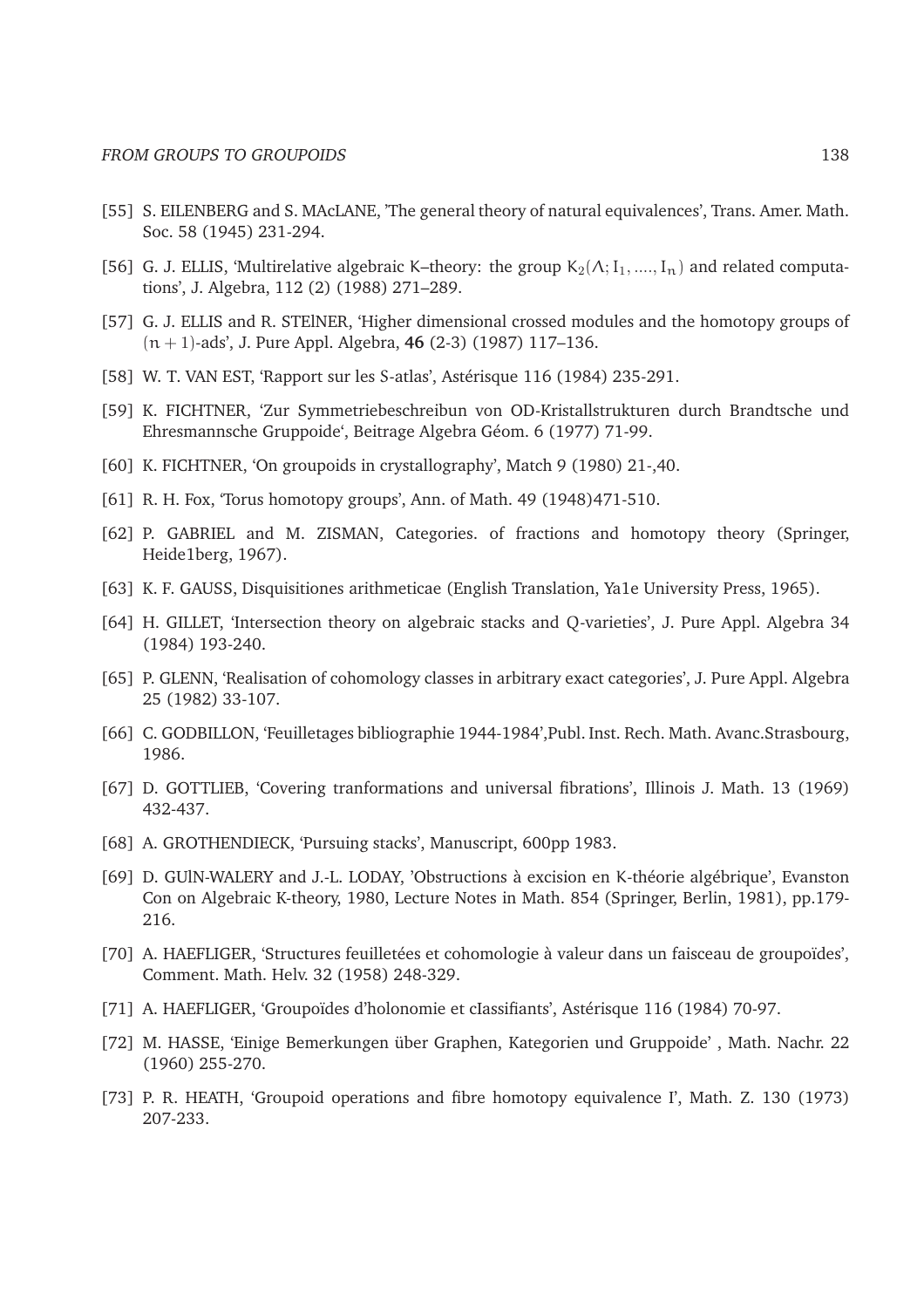- <span id="page-22-10"></span>[74] P. R. HEATH and K. H. KAMPS, 'On exact orbit sequences', Illinois J. Math. 26 (1982) 149-154.
- [75] A. HELLER, 'On the homotopy theory of topogenic groups and groupoids', Illinois J. Math. 24 (4) (1980) 576–605.
- <span id="page-22-5"></span>[76] P. J. HIGGINS, 'Presentations of groupoids with applications to groups', Proc. Camb. Phil. Soc. 60 (1964) 7-20.
- [77] P. J. HIGGINS, 'Grushko's theorem', J. Algebra 4 (1966) 365-372.
- <span id="page-22-6"></span>[78] P. J. HIGGINS, Categories and groupoids, Van Nostrand Reinhold Math. Studies, 32 (van Nostrand Reinhold, London, 1971): Reprints in Theory and Applications of Categories, No. 7 (2005) pp 1–195.
- [79] P. J. HIGGINS, 'The fundamental groupoid of a graph of groups', J. London Math. Soc. (2) 13 (1976) 145-149.
- <span id="page-22-7"></span>[80] P. J. HIGGINS and J. TAYLOR, 'The fundamental groupoid and homotopy crossed complex of an orbit space', Category theory proceedings, Gummersbach, 1981 Lecture Notes in Math. 962 (ed. K. H. Kamps et al., Springer, Berlin, 1982), pp/1I5-122.
- <span id="page-22-1"></span>[81] H.-J. HOEHNKE, '66 Jahre Brandtsches Gruppoid', Wiss. Tagung Sekt. Math. Martin-Luther Universität, Halle, 1986.
- [82] C. H. HOUGHTON, 'Wreath products of groupoids', J. London Math. Soc. (2) 10 (1975) 179-188.
- [83] C. H. HOUGHTON, 'Homotopy classes of maps to an aspherical complex', J. London Math. Soc. (2)(1981) 332-348.
- <span id="page-22-11"></span>[84] J. HOWIE, 'Pullback functors and crossed complexes', Cahiers Topologie Géom. Différentielle 20 (1979) 284-296.
- <span id="page-22-0"></span>[85] . N. JACOBSON, Theory of rings, Math. Surveys 2 (Amer. Math. Soc., Providence, R.I., 1943).
- <span id="page-22-4"></span>[86] A. JOYAL, 'Une théorie combinatoire des séries formelles', Adv. in Math. 42 (1981) 1-82.
- <span id="page-22-13"></span>[87] A. JOYAL and M. TIERNEY, An extension of the Galois theory of Grothendieck, Mem. Amer. Math. Soc. 309 (Amer. Math, Soc., Providence, R.I., 1984).
- <span id="page-22-8"></span>[88] K. H. KAMPS, 'Zur Homotopietheorie von Gruppoiden', Arch. Math. Basel 23 (1972) 610-618.
- <span id="page-22-9"></span>[89] K. H. KAMPS, 'Fundamentalgruppoid und Homotopien', Arch. Math. Basel24 (1973) 456-460.
- <span id="page-22-12"></span>[90] D. KASTLER, 'On A. Connes' non-commutative integration theory', Commun. Math. Phys. 85 (1982) 99-120.
- <span id="page-22-2"></span>[91] M. KNESER, 'Kompositionen quadratischer Formen', Vortrag Algebra-Tagung, Halle, 1986.
- <span id="page-22-3"></span>[92] M. KNESER, M.-A. KNUS, O. JANGUREN, R. PARIMELA and R. SRIOHAREN, 'Composition of quaternary quadratic forms', Compositio Math., 60 (2) (1986) 133–150.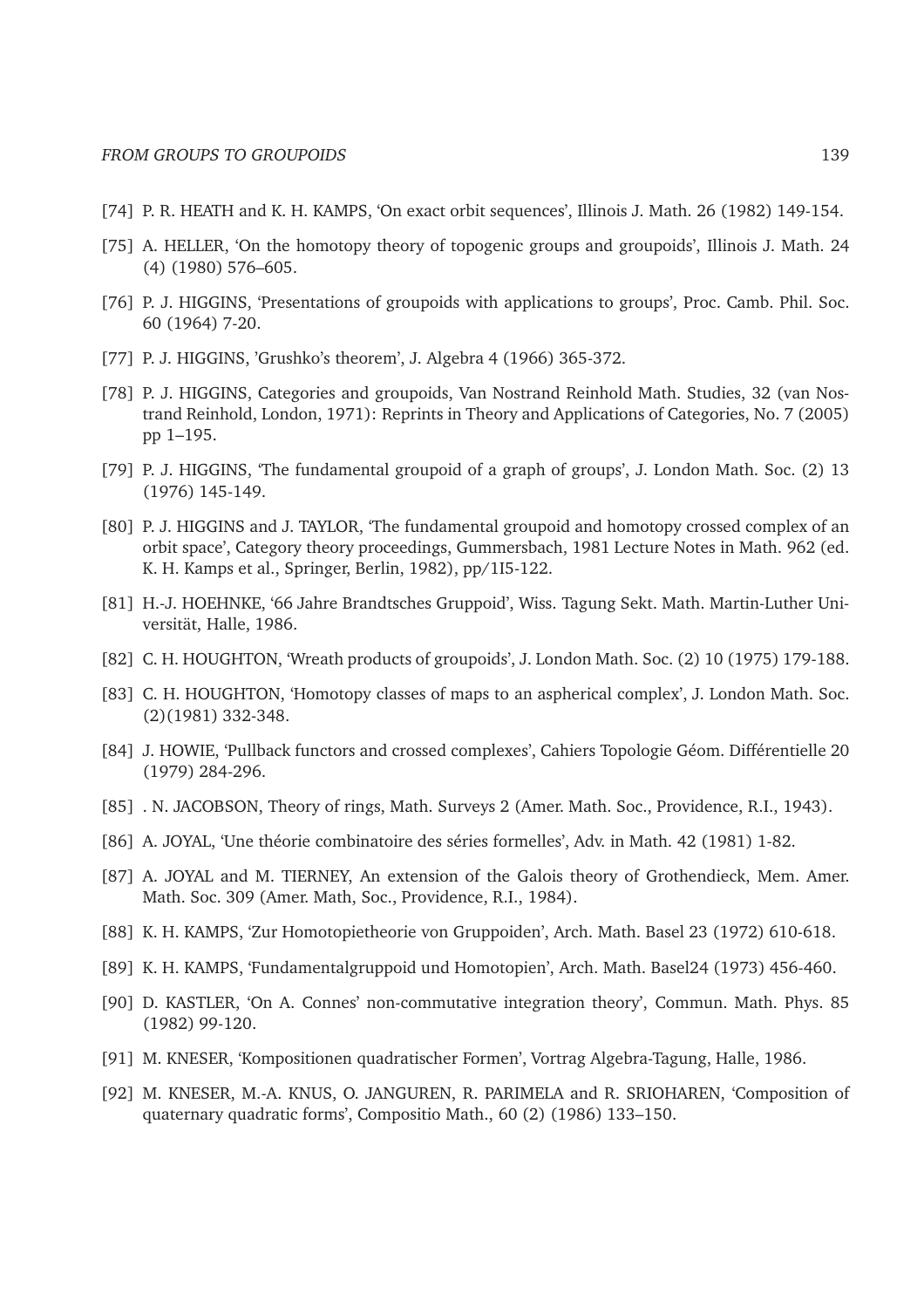- <span id="page-23-13"></span>[93] A. KOCK, 'Combinatorial notions relating to principal fibre bundles', J. Pure Appl. Algebra 39 (1986) 141-151.
- <span id="page-23-14"></span>[94] A. KOCK, 'On the integration for Lie groupoids', Aarhus Math. Preprint 85/6 No. 20.
- <span id="page-23-5"></span>[95] P. S. LANDWEBER, 'BP<sub>\*</sub>(BP) and typical formal groups', Osaka J. Math. 12 (1975) 357-363.
- <span id="page-23-3"></span>[96] H. B. LAWSON JR., 'Foliations', Bull. Amer. Math. Soc. (3) 80 (1974) 369-418.
- <span id="page-23-16"></span>[97] J.-L. LODAY, 'Spaces with finitely many homotopy groups', J. Pure Appl. Algebra 24 (1982) 179-202.
- <span id="page-23-1"></span>[98] A.LOEWY, 'Neue elementare Begründung und Erweiterung der Galoisschen Theorie', S.-B. Heidelberger Akad. Wiss. Math. Nat. Kl., 1925; Abh. 7, 1927, Abh. I.
- <span id="page-23-4"></span>[99] K. MACKENZIE, Lie groupoids and Lie algebroids in differential geometry (Cambridge University Press, 1987).
- <span id="page-23-12"></span>[100] G.W. MACKEY, 'Ergodic theory and virtual groups', Math. Ann. 166 (1966) 187-207.
- <span id="page-23-9"></span>[101] A. R. MAGID, 'Galois groupoids', J. Algebra 18 (1971) 89-102.
- <span id="page-23-10"></span>[102] A. R. MAGID, The separable Galois theory of commutative rings (Marcel Decker, New York,  $1974$ ).<sup>[6](#page-23-18)</sup>
- <span id="page-23-17"></span>[103] A. R. MAGID,'Covering spaces of algebraic curves', Amer. Math. Monthly 83 (1976) 614-621.
- <span id="page-23-0"></span>[104] G. MAURY and J. RAYNAUD, Ordres maximaux au sens de K. Asano, Lecture Notes in Math. 808 (Springer, Berlin, 1980).
- <span id="page-23-2"></span>[105] L.MICHLER, 'Uber eine Verallgemeinerung des Hauptsatzes der Galoisschen Theorie', Wiss. Z. Hochsch. Schwermaschinenbau Magdeburg 11 (1956-7).
- <span id="page-23-7"></span>[106] B. MITCHELL, On the Galois theory of separable algebroids, Mem. Amer. Math. Soc. 333 (Amer. Math. Soc., Providence, R.I., 1985).
- <span id="page-23-15"></span>[107] I. MOERDIJK, 'The classifying topos of a continuous groupoid I', Trans. Amer. Math. Soc. 310 (1988), no. 2, 629668.
- <span id="page-23-6"></span>[l08] J. MORAVA, 'Noetherian localisations of cobordism modules', Ann. of Math. 121 (1985) 1-39.
- <span id="page-23-8"></span>[109] O. NAVA and G.-C. ROTA, 'Plethysm, categories and combinatorics', Adv. in Math. 58 (1985) 61-88.
- <span id="page-23-11"></span>[110] P. NICKOLAS, 'A Kurosh subgroup theorem for topological groups', Proc. London Math. Soc. (3) 42 (1981) 461-477.

<span id="page-23-18"></span><sup>6</sup>See also: Borceux, F. and Janelidze, G. *Galois theories*, *Cambridge Studies in Advanced Mathematics*, Volume 72. Cambridge University Press, Cambridge (2001).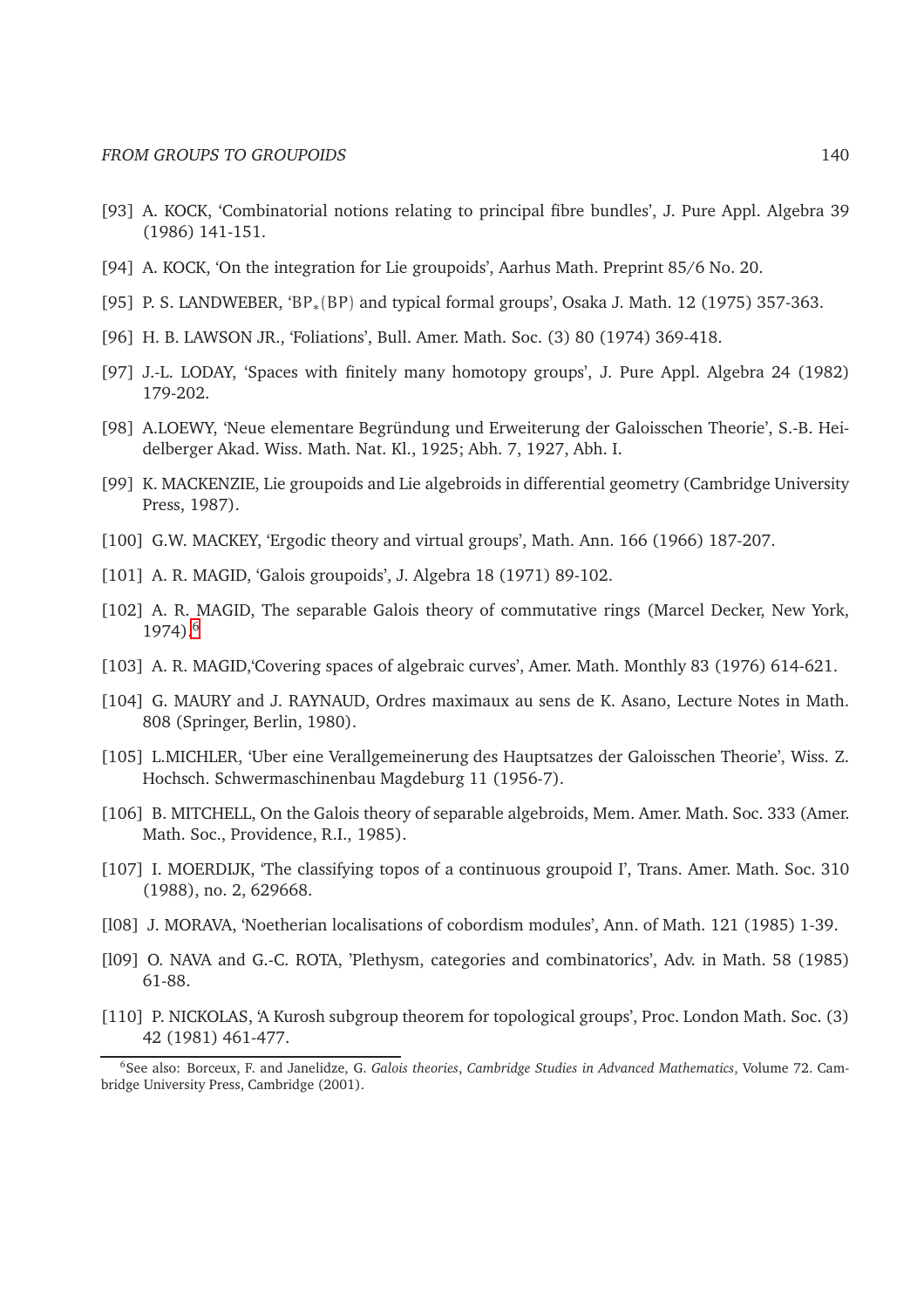- [111] J. S. PARK and K. H. LEE, 'Groupoid as a covering space', Bull. Korean Math. Soc. 21 (1984) 67-75.
- [112] T. PORTER, 'Some categorical results in the theory of crossed modules in commutative algebras'. J. Algebra 109 (1987), no. 2, 415429.
- <span id="page-24-13"></span>[113] T. PORTER, 'Extensions, crossed modules and internal categories, in categories of groups with operations', Proc. Edinburgh Math. Soc., 30 (3) (1987) 373–381.
- <span id="page-24-10"></span>[114] J. PRADINES, 'Théories de Lie pour les groupoides différentiables: relations entre propriétés locales et globales', C. R. Acad. Sei. Paris Sér. A 263 (1966) 907-910.
- <span id="page-24-11"></span>[115] J. PRADINES, 'Au coeur de I'oeuvre de Charles Ehresmann et de la géometrie différentielle: les groupoïdes différentiables', Charles Ehresmann: oeuvres complètes et commentées, Parties I-I et 1-2, pp. 526-539.
- <span id="page-24-12"></span>[116] J. PRADINES, (Ed.) Structures transverse desfeuilletages: Toulouse 1982, Astérisque 116 (Soc. Math. France, 1984).
- [117] J. PRADINES, 'How to define the graph of a singular foliation', Cahiers Topologie Géom. Différentielle 26 (1985) 339-380.
- <span id="page-24-3"></span>[118] J. PRADINES, 'Charactérisation universelle du groupe fondamental d'un èspace de feuilles', Villème Congrés du Groupement Math. d'expression latine, Coimbra, Sept. 1985, to appear.
- <span id="page-24-4"></span>[119] A. RAMSAY, 'Virtual groups and group actions', Adv. in Math. 6 (1971) 253-322.
- <span id="page-24-5"></span>[120] A. RAMSAY, 'Subobjects of virtual groups', Pacific J. Math. 87 (1980) 329-354.
- <span id="page-24-6"></span>[121] A. RAMSAY, 'Topologies on measured groupoids', J. Funct. Anal. 47 (1982) 314-343.
- <span id="page-24-1"></span>[122] D. F. RAVENEL, Complex cobordism and stable homotopy groups of spheres (Academic Press, New York, 1986).
- <span id="page-24-2"></span>[123] A. RAZAK SALLEH and J. TAYLOR, 'On the relation between the fundamental groupoids of the classifying space and the nerve of an open cover', J. Pure Appl. Algebra 37 (1985) 81-93.
- <span id="page-24-7"></span>[124] J. RENAULT, A groupoid approach to C\*-algebras, Lecture Notes in Math. 793 (Springer, Berlin, 1980).
- <span id="page-24-8"></span>[125] J. RENAULT, 'C\*-algebras of groupoids and foliations', Proc. Sympos. Pure Math. 38, Part I (Amer. Math. Soc., Providence, R.I., 1982), pp. 339-350.
- [126] J. RENAULT, 'Représentations des produits crosés d'algèbres des groupoïdes', Publ. Math. Univ. Pierre et Marie Curie 70, 1985.
- <span id="page-24-9"></span>[127] J. RENAULT, Private communication, 1986.
- <span id="page-24-0"></span>[128] J. C. ROBSON, 'Non-commutative Dedekind rings', J. Algebra 9 (1968) 249-265.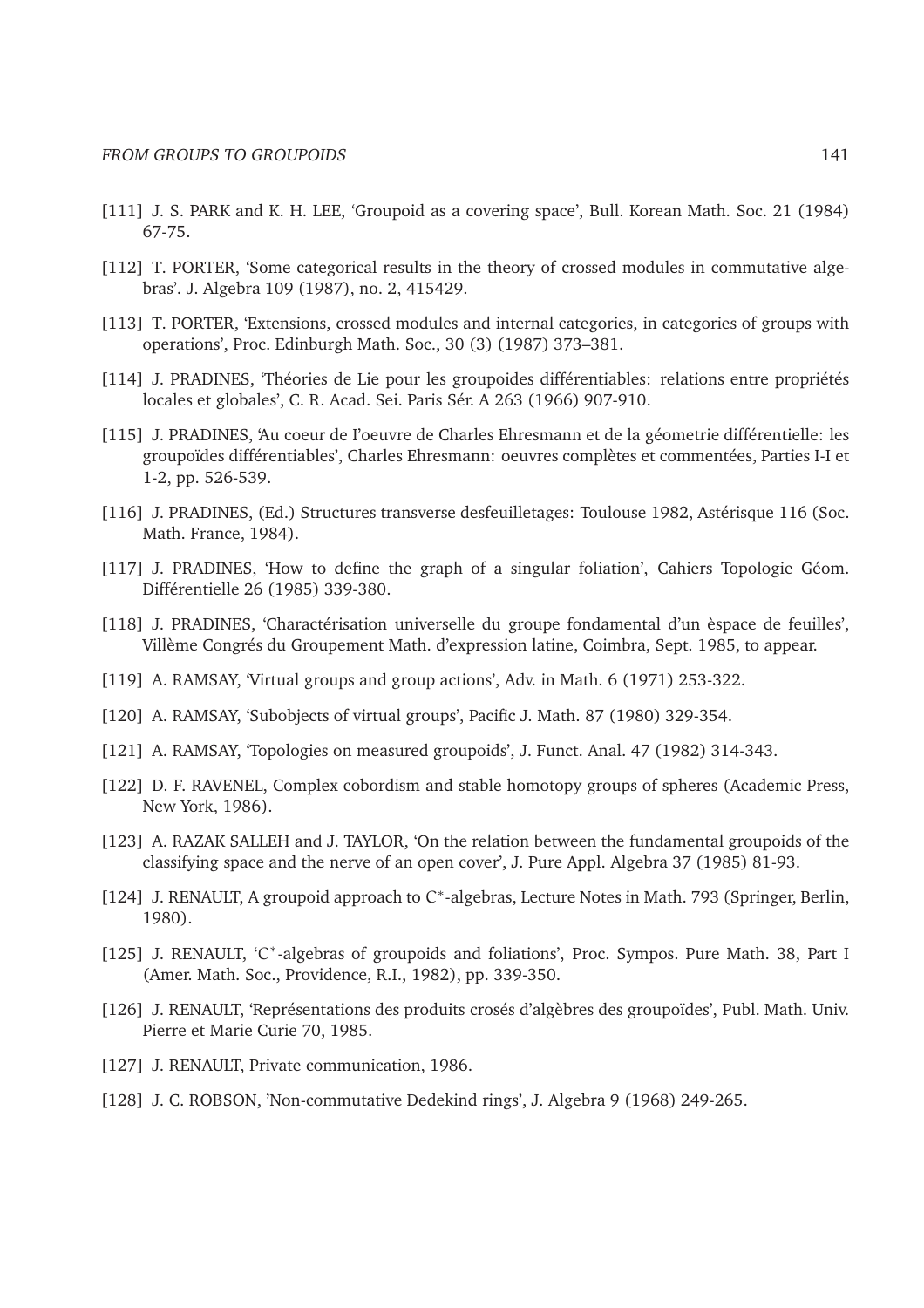- <span id="page-25-10"></span>[129] B. M. SCHEIN, 'Lectures on semigroups of transformations', translation of a volume of lecture notes, Univ. Saratov, 1970, Amer. Math. Soc. Transl. (2) 113 (1979) 123-181.
- <span id="page-25-11"></span>[130] B. M. SCHEIN, 'Prehistory of the theory of inverse semigroups', University of Arkansas, 1986.
- [131] F. K. SCHMIDT, 'Bemerkungen zum Brandtschen Gruppoid', Sitzungsberichte Heidelberg 8 (1927) 91-103.
- <span id="page-25-5"></span>[132] A. K. SEDA, 'Topological groupoids, measures and representations', University of Wales Ph.D. thesis, 1974.
- [133] A. K. SEDA, 'Haar measure for groupoids', Proc. Ray. Irish Acad. Sect. A 76 (1976) 23-36.
- [134] A. K. SEDA, 'Banach bundles of continuous functions and an integral representation theorem', Trans. Amer. Math. Soc. 270 (1982) 327-332.
- [135] A. K. SEDA, 'On the continuity of Haar measure on topological groupoids', Proc. Amer. Math. Soc. 96 (1986) 115-120.
- <span id="page-25-6"></span>[136] G. SEGAL, 'Classifying spaces and spectral sequences', Publ. Math. IHES 34 (1968) 105-112.
- <span id="page-25-2"></span>[137] P. A. SMITH, 'The complex of a group relative to a set of generators I', Ann. of Math. 54 (1951) 371-424.
- <span id="page-25-12"></span>[138] C. B. SPENCER and Y. L. WONG, 'Pullback and pushout squares in a special double category with connection', Cahiers Topologie Géom. Différentielle 24 (1983) 161-192.
- <span id="page-25-13"></span>[139] R. STEINER, 'Resolutions of spaces by n−cubes of fibrations', J. London Math. Soc., (2) 34 (1986) 169-176.
- <span id="page-25-7"></span>[140] R. W. THOMASON, 'Homotopy limits in the category of small categories', Math. Proc. Camb. Phil. Soc. 85 (1979) 91-109.
- <span id="page-25-8"></span>[141] V. V. VAGNER, 'Generalized groups' (Russian), Dokl. Akad. Nauk SSSR 84 (1952) 1119-1122.
- <span id="page-25-9"></span>[142] V. V. VAGNER, 'On the theory of generalised heaps and generalised groups' (Russian), Mat. Sb. 32 (1953) 545-632.
- <span id="page-25-0"></span>[143] E. H. VAN KAMPEN, 'On the connection between the fundamental groups of some related spaces', Amer. J. Math. 55 (1933) 261-267.
- <span id="page-25-1"></span>[144] P. VER ECKE, 'Sur la classifiant du groupoïde fundamental d'un feuilletage', Proc. Kon. Nederl. Akad. Wet. (A) 89 (1986) 179-200.
- <span id="page-25-3"></span>[145] O. E. VILLAMAYOR and D. ZEUNSKY, 'Galois theory for rings with finitely many idempotents', Nagoya Math. J. 27 (1966) 721-731.
- <span id="page-25-4"></span>[146] O. E. VILLAMAYOR and D. ZELINSKY, 'Galois theory for rings with infinitely many.idempotents', Nagoya Math. J. 35 (1969) 83-98.